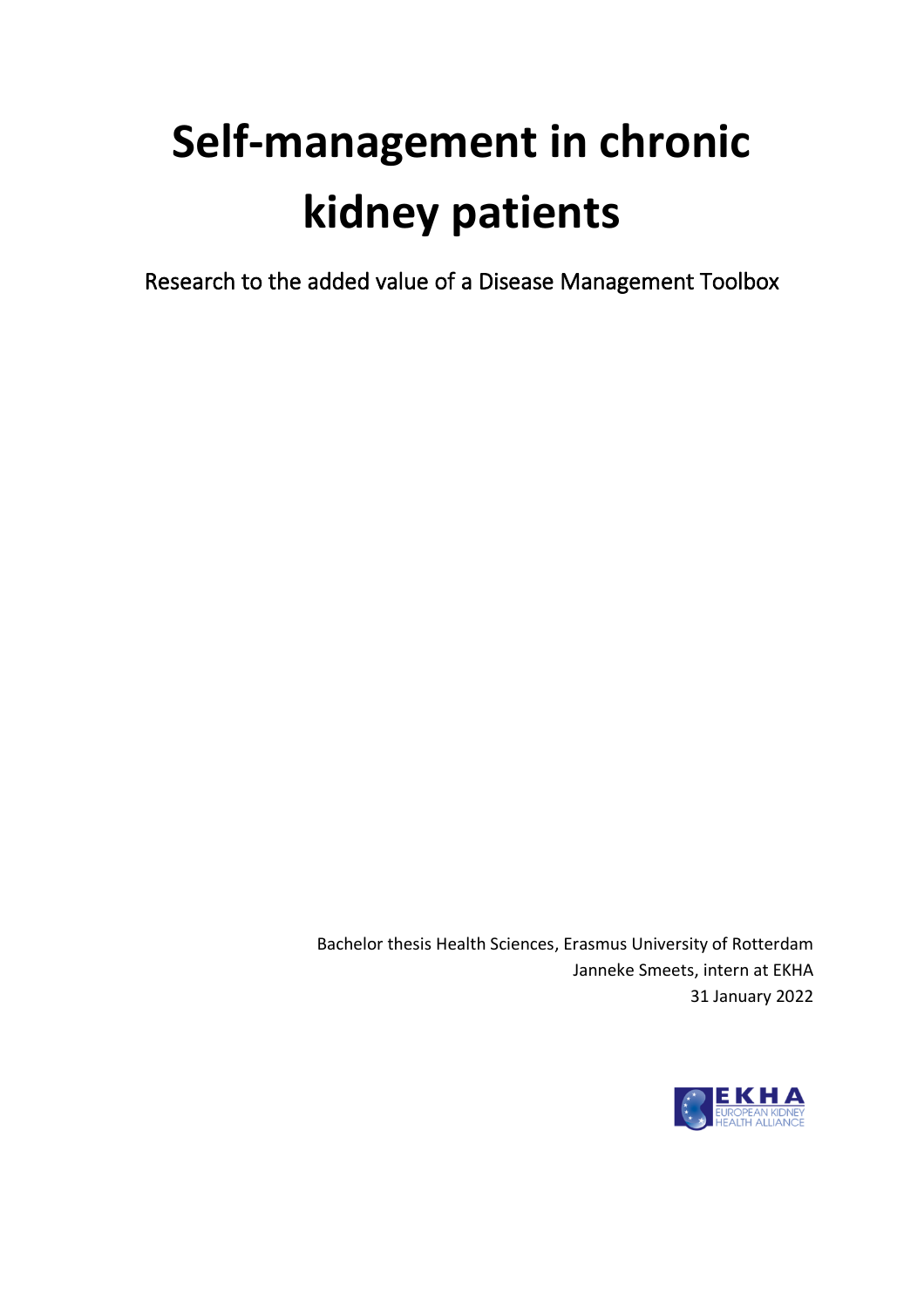# **Management summary**

Chronic kidney disease patients can engage in many forms of self-management behaviour to improve their quality of life and slow down the disease process. However, these self-management behaviours come with barriers and can therefore be challenging for some. The aim of this study is to map out which self-management behaviour kidney patients display, which barriers they experience and how a Disease Management Toolbox can contribute to the display of self-management behaviour and can be of added value. The main question is:

*"What do patients with chronic kidney disease from stage 3 or 4 need in order to better self-manage their disease, using a Disease Management Toolbox?"*

## **Methods**

For this study, literature research was done on self-management behaviour in chronic kidney disease patients and existing tools for chronic kidney disease patients. In addition, 8 kidney patients, 7 nephrologists and 8 kidney nurses were interviewed. In total, 23 interviews were conducted with respondents from 12 different European countries.

## **Theoretical framework**

Barriers to self-management in kidney patients are: lack of knowledge, lack of intrinsic motivation and lack of social support. In addition, a major challenge for kidney patients is their comorbidity. Due to the different barriers in self-management behaviour, it is important that there is a tool that can support kidney patients in (i) monitoring their blood glucose and blood pressure, (ii) maintaining physical activity, (iii) changing eating patterns, (iv) following complicated medication regimes, and (v) avoiding substances toxic to the kidneys. According to a study, there are 4 factors to consider when developing a self-management tool. The 4 factors are (i) having adequate knowledge about selfmanagement behaviour, (ii) the characteristics of the patient and his/her personal motivation, (iii) promoting cooperation between patients and healthcare providers and (iv) the model and vision of self-management tools.

#### **Existing tools**

Examples of tools that provide information on CKD are:

## KDIGO

The ISN in collaboration with KDIGO has developed a toolkit that focuses on early identification and timely interventions. This toolkit has several components, such as guides and infographics, education for health teams, resources for patients, articles and webinars. This toolkit is a good start for more screening and to create awareness of chronic kidney disease, but it does not address selfmanagement. In addition, it is mainly intended for doctors and the information that is useful for patients only focuses on providing information.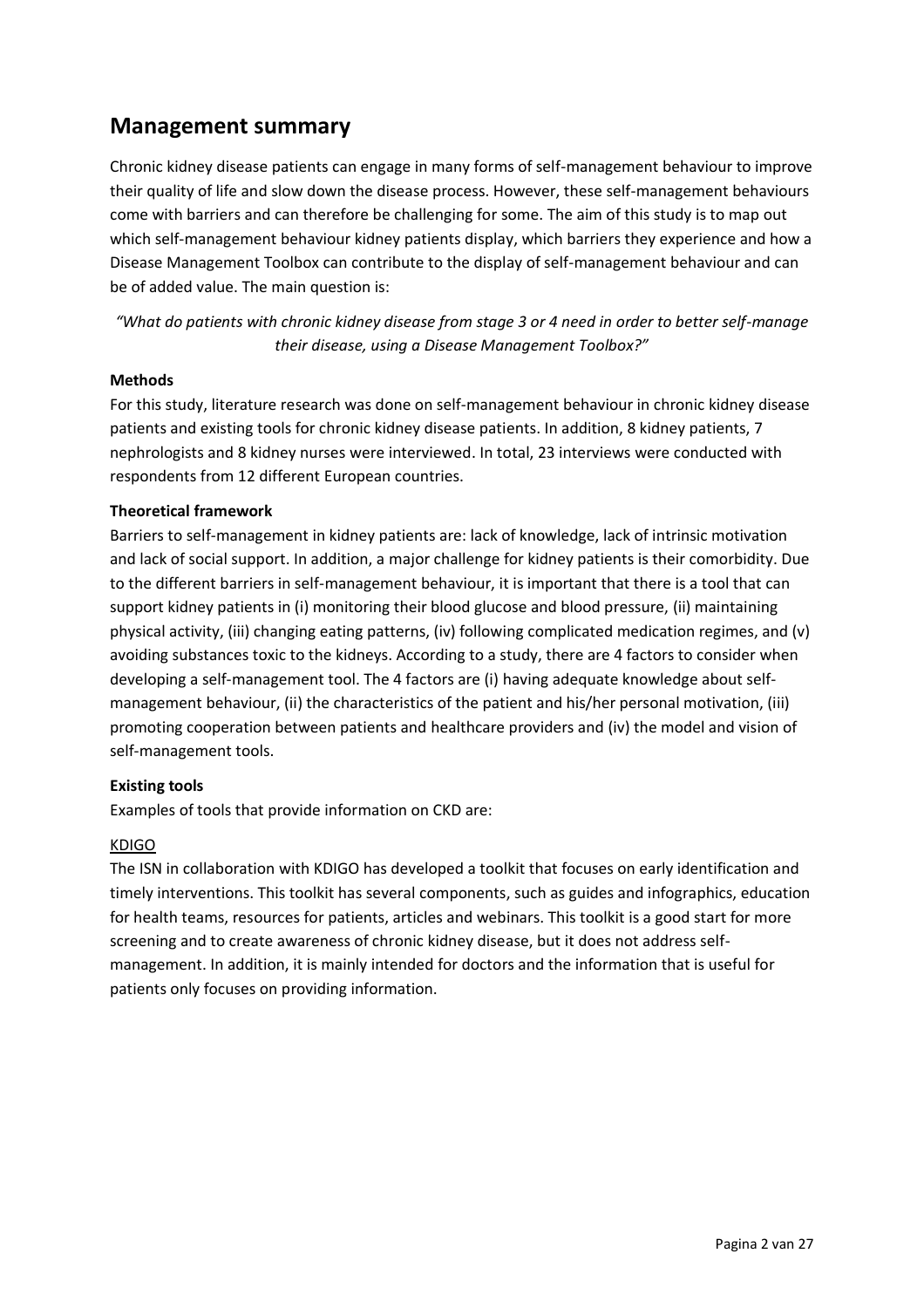## Strong Kidney

ERA has developed a video clip explaining the functions of kidneys, how to detect kidney disease and what to do to keep your kidneys healthy. This is a general video to educate novice chronic kidney disease patients. This tool is also good for creating awareness, but it is not about self-management.

## My Kidney Journey

Baxter has developed a resource aimed at chronic kidney disease patients and their families. This tool explains the role of the kidneys, stages of deterioration, expected symptoms and evaluates in detail each treatment option (from dialysis to transplantation). It also contains an extensive section on nutrition, exercise, mental aspects, travel and an information center with files. All this is intended to help the patient make an informed choice about the type of treatment, with multidisciplinary support. This tool provides a lot of information and education for many Europeans, but lacks the option to connect with healthcare providers or other patients. In addition, the information is mainly textual and does not make use of visualizations.

## Patient Information

EDTNA/ERCA offers multilingual patient education documents through their website. The aim is to provide the best standard of care for people with chronic kidney disease and their families from different cultural backgrounds. They are not only useful for nurses who face language barriers, but also for new kidney nurses to use as a reference for chronic kidney disease patient education. The information provided is very helpful in getting more insights in kidney disease and care but the format is not one of a self-management tool, that actively helps people with kidney disease on a daily basis with the management of their disease.

#### **Results**

The areas in which kidney patients can use to self-manage to improve quality of life or slow down the disease process are physical activity, diet (less salt, less fat, protein under control), medication and blood pressure. According to the interviews with kidney patients, they add social support, taking rest and mental health to the components of self-management. However, discipline and motivation are needed to achieve this.

However, the barriers experienced by kidney patients regarding this behaviour are dialysis or transplantation, lack of guidance, maintenance of self-management behaviour, presence of discipline and level of information.

A Disease Management Toolbox can help overcome the barriers, provided it is low-threshold and individualized. The Toolbox will be an application that offers information, educates and provides a network of healthcare providers and patients. According to the nephrologists and kidney nurses, the information should contain visualizations and as little medical language as possible. It is also important that choice aids are offered and, for example, blood pressure can be monitored.

According to nephrologists and renal nurses, the best way to approach kidney patients about the Disease Management Toolbox is through healthcare professionals (nephrologists, kidney nurses, social workers, dieticians, etc.), kidney patient organizations and health insurance companies. Advertising the Toolbox through media or hospital waiting rooms is also important.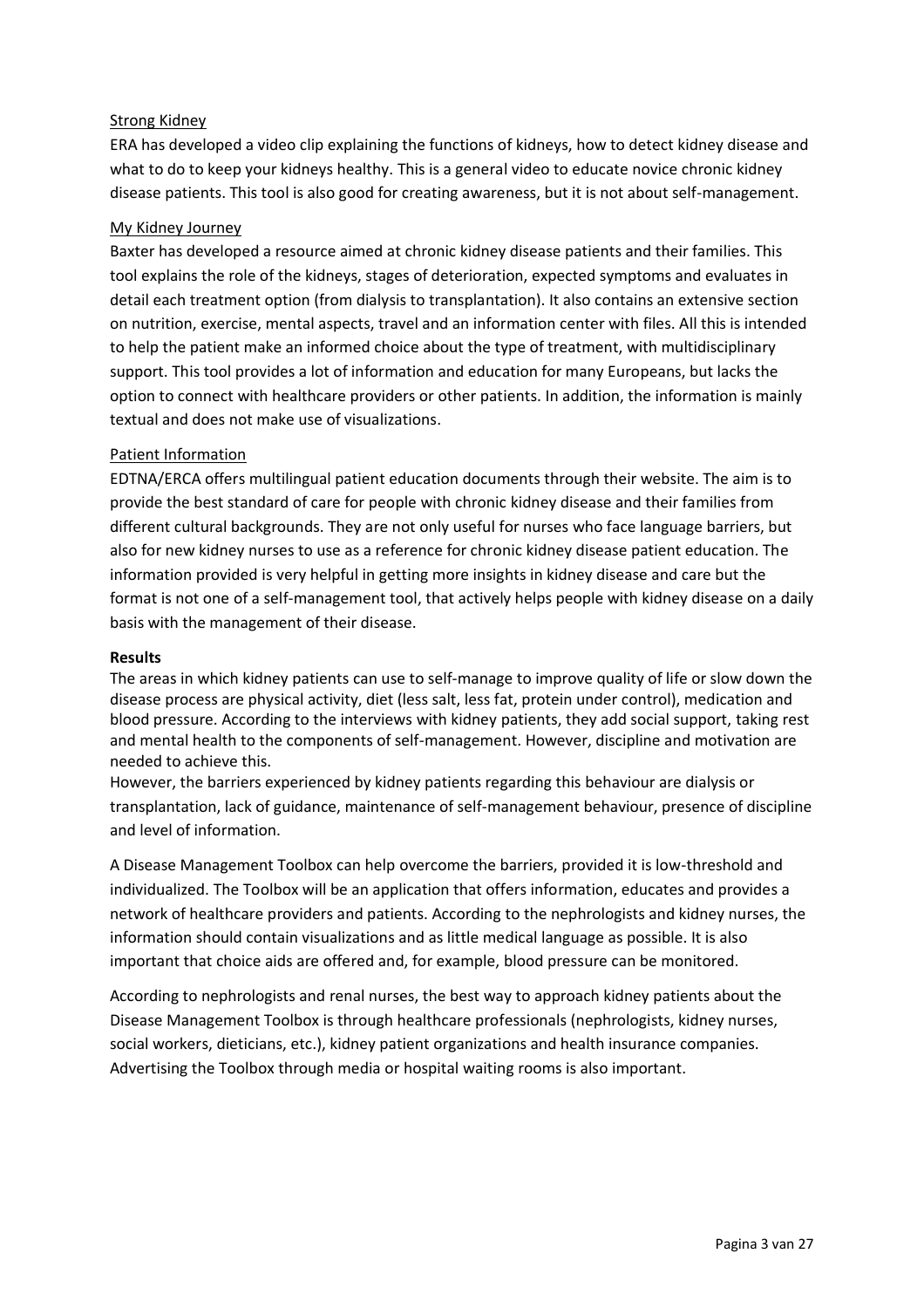## **Preconditions**

The preconditions for the Disease Management Toolbox are that it should be an online tool (most likely an application), which is low-threshold and individualized to the patient. The Toolbox should not only offer information, but also create interaction by providing a network of healthcare providers and patients. The monitoring of, for example, blood pressure or the amount of physical activity is also important here.

#### **Conclusion**

The conclusion is that a Toolbox should be developed that is accessible, individualized and easy to use, with the focus on informing the patient about the disease and helping them to carry out selfmanagement behaviour.

#### **Recommendations**

This study has some limitations such as only kidney patients who are in stage 5 of chronic kidney disease were interviewed and all respondents were most likely to have been educated to a higher level because they are Dutch or English speaking. Finally, not all countries that are members of EKHA are represented. EKHA can take these limitations into account for follow-up research by interviewing respondents from different stages and more different countries. In addition, it can be tested whether the Toolbox can provide added value to existing information tools and the desired form (application) can be enquired about. Finally, it is important that EKHA can test if the Toolbox has an effect on the quality of life, the disease process and how therapy compliance kidney patients are.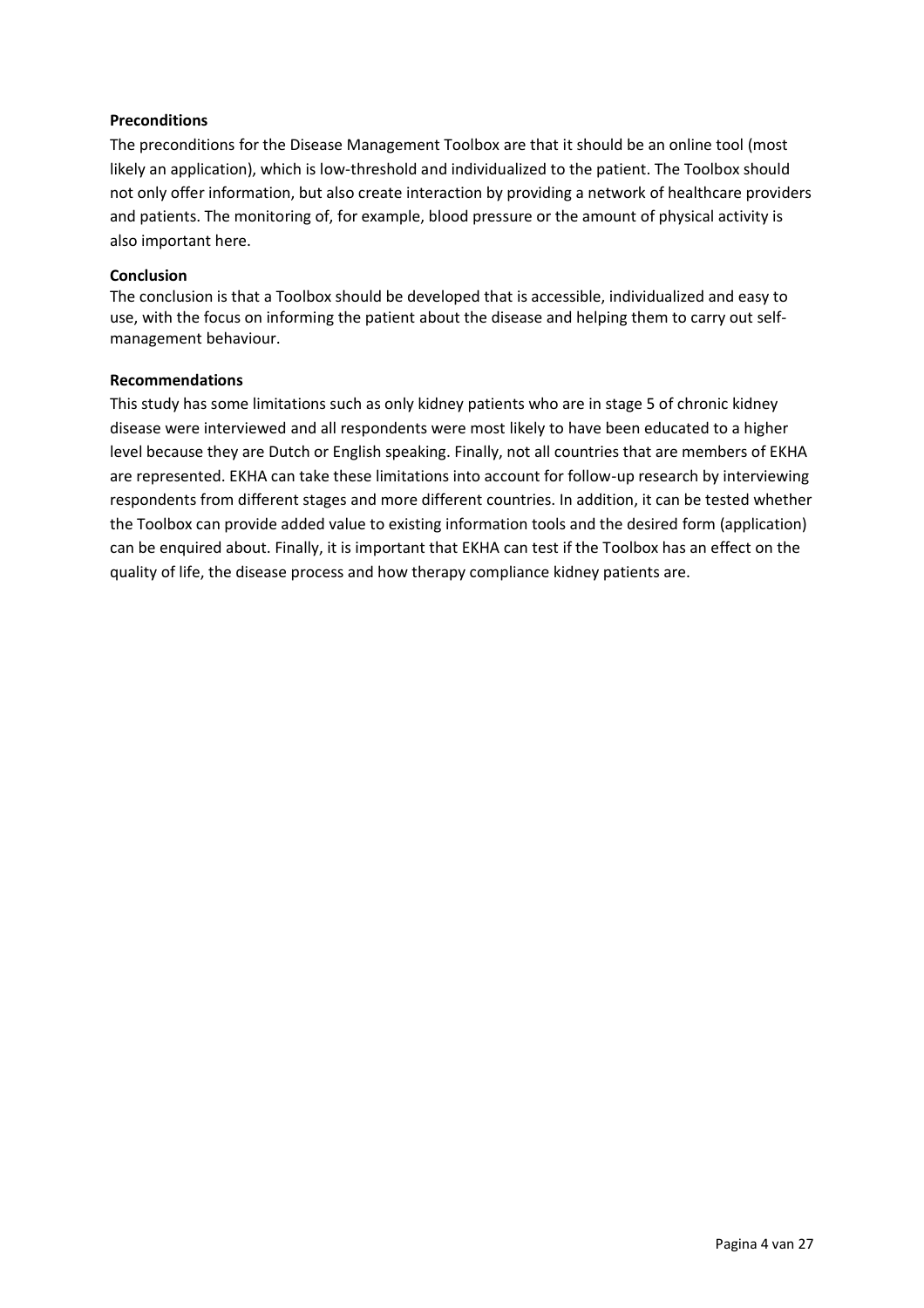# Index

| 4.1 Which self-management behaviour is good for kidney disease patients to improve quality of life |  |
|----------------------------------------------------------------------------------------------------|--|
|                                                                                                    |  |
|                                                                                                    |  |
|                                                                                                    |  |
|                                                                                                    |  |
|                                                                                                    |  |
| 4.2 What barriers do kidney disease patients experience in adopting self-management behaviours?    |  |
|                                                                                                    |  |
|                                                                                                    |  |
|                                                                                                    |  |
| 4.3 How can a Disease Management Toolbox help to prevent these barriers?  18                       |  |
|                                                                                                    |  |
|                                                                                                    |  |
| $\sim$ 20<br>4.3.3 Conclusion                                                                      |  |
| 4.4 How can nephrologists and renal nurses best approach patients with the Disease Management      |  |
|                                                                                                    |  |
|                                                                                                    |  |
|                                                                                                    |  |
|                                                                                                    |  |
|                                                                                                    |  |
|                                                                                                    |  |
|                                                                                                    |  |
|                                                                                                    |  |
|                                                                                                    |  |
|                                                                                                    |  |
|                                                                                                    |  |
|                                                                                                    |  |
|                                                                                                    |  |
|                                                                                                    |  |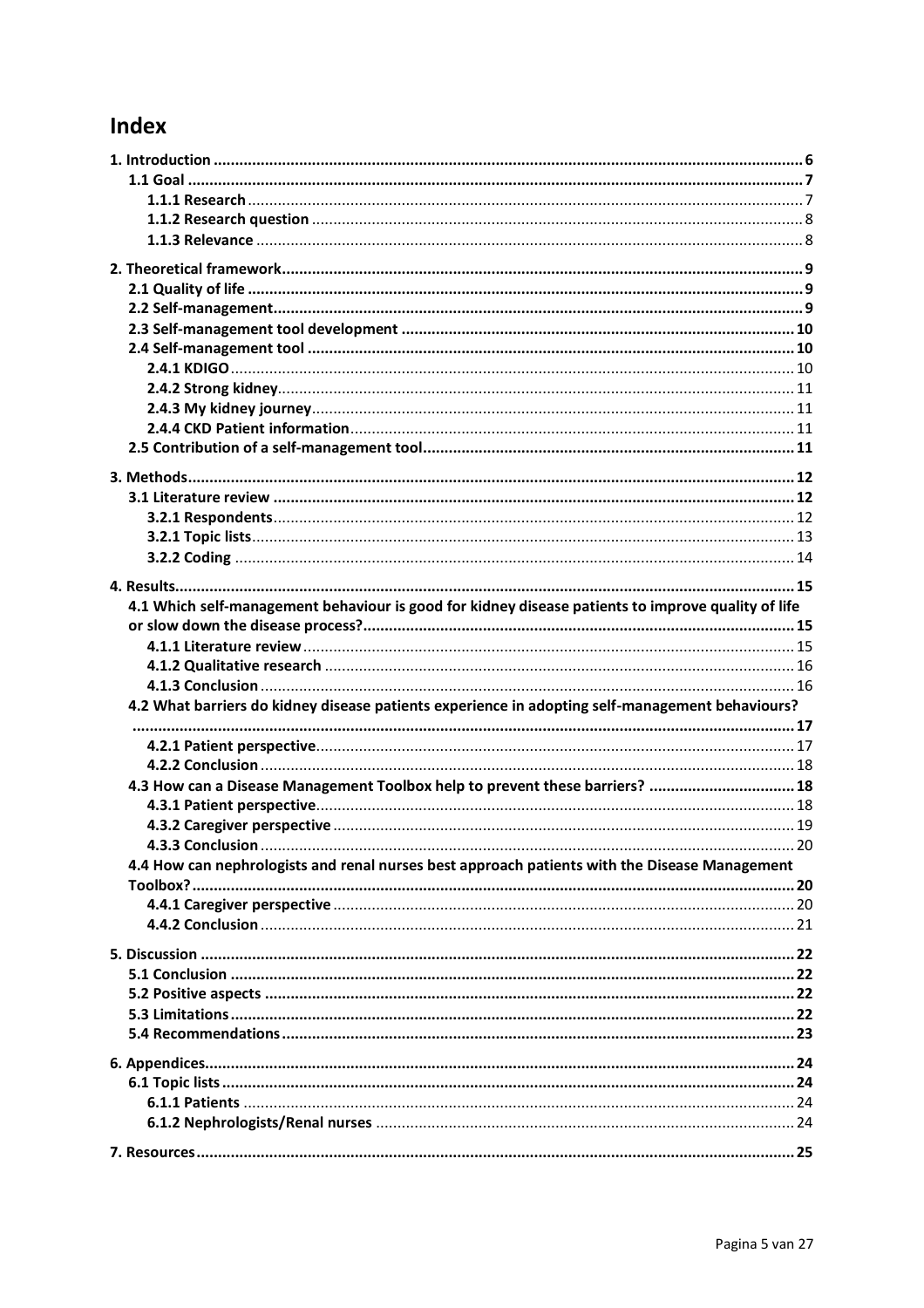# <span id="page-5-0"></span>**1. Introduction**

One in 10 Europeans suffer from kidney impairment severe enough to impact their health status (Bikbov et al., 2020). Patients with chronic kidney disease have an increased risk of kidney failure and death from cardiovascular disease. The major problem with kidney disease is that people experience complaints that are not immediately attributed to reduced kidney function, such as reduced energy, difficulty with concentration, muscle cramps, swollen ankles and feet, etc. (National Kidney Foundation, 2021).

Kidney disease is an irreversible process, once kidney disease is diagnosed there is no going back (Kidney Foundation, 2018a). chronic kidney disease is classified into 5 stages, ranging from mild complaints to immediate life-threatening (see figure 1). If chronic kidney disease is not treated, it ends up in stage 5, also called End-Stage Kidney Disease (ESKD). At this stage, kidney functions are severely impaired that the patient requires kidney replacement therapy (KRT) via dialysis or transplantation. (Nivel, 2019). Kidney transplantation is the best treatment option, but there is a severe shortage of donor kidneys. In addition, it is not certain that the donor kidney will be accepted in your body and it is possible that the donor kidney will be rejected (Mayo Clinic Staff, 2019). Dialysis is also not ideal, because as kidney patient has to dialyses 4 to 5 times a week in the hospital or at home. This takes a lot of time, is physically demanding and can lead to complications (Kidney Foundation, n.d.-a). A kidney patient therefore wants to postpone stage 5 as long as possible, because dialysis or transplantation has a high impact on the quality of life and significantly shortens life expectancy.

The main causes of chronic kidney disease are diabetes and hypertension. Diabetes causes

| Figuur 1: De 5 stadia van chronische nierschade (E. Scheres, persoonlijke communicatie, 03-09-2021). |               |             |               |                |                         |                 |  |
|------------------------------------------------------------------------------------------------------|---------------|-------------|---------------|----------------|-------------------------|-----------------|--|
|                                                                                                      | <b>NO CKD</b> | <b>CKD1</b> | <b>CKD II</b> | <b>CKD III</b> | <b>CKD<sub>IV</sub></b> | CKD V = ESKD    |  |
| Kidney function                                                                                      | 100%          | 90% >       | $90 - 60%$    | 6о-зо%         | २०-15 %                 | 15-0 %          |  |
| Kidney damage                                                                                        | none          | Slight      | Worrying      | <b>Serious</b> | Severe                  | Lifethreatening |  |

damage to several organs, including the kidneys, and hypertension causes high blood pressure.

High blood pressure means that the kidneys cannot remove all waste from the body, which increases blood pressure even more and kidney disease can occur. (National Institute of Diabetes and Digestive and Kidney Disease, 2021). Both are critical to the functioning of the kidneys. Conversely, chronic kidney disease can also lead to high blood pressure and ultimately cardiovascular disease. (National Kidney Foundation, 2021). Due to the regular occurrence of underlying diseases that can have a different effect on kidney disease and its treatment, it is complicated to provide care to people with kidney disease. In addition, the treatment of chronic kidney disease is different for each patient.

Because chronic kidney disease causes vague symptoms and general practitioners do not immediately call the alarm, in most cases chronic kidney disease is only discovered when someone has only 30% of his/her kidney functions left. (Kidney Foundation, n.d.-b). As a result, kidney patients quickly reach stage 5 and it is important to slow down the disease process. Kidney patients could take action themselves to slow down the disease process by addressing a change in lifestyle, a different diet or high blood pressure (Nierstichting, 2019).

The Dutch National Institute for Health and Environment has calculated that health benefits can already be achieved in kidney patients if a maximum of 6 grams of salt per day is consumed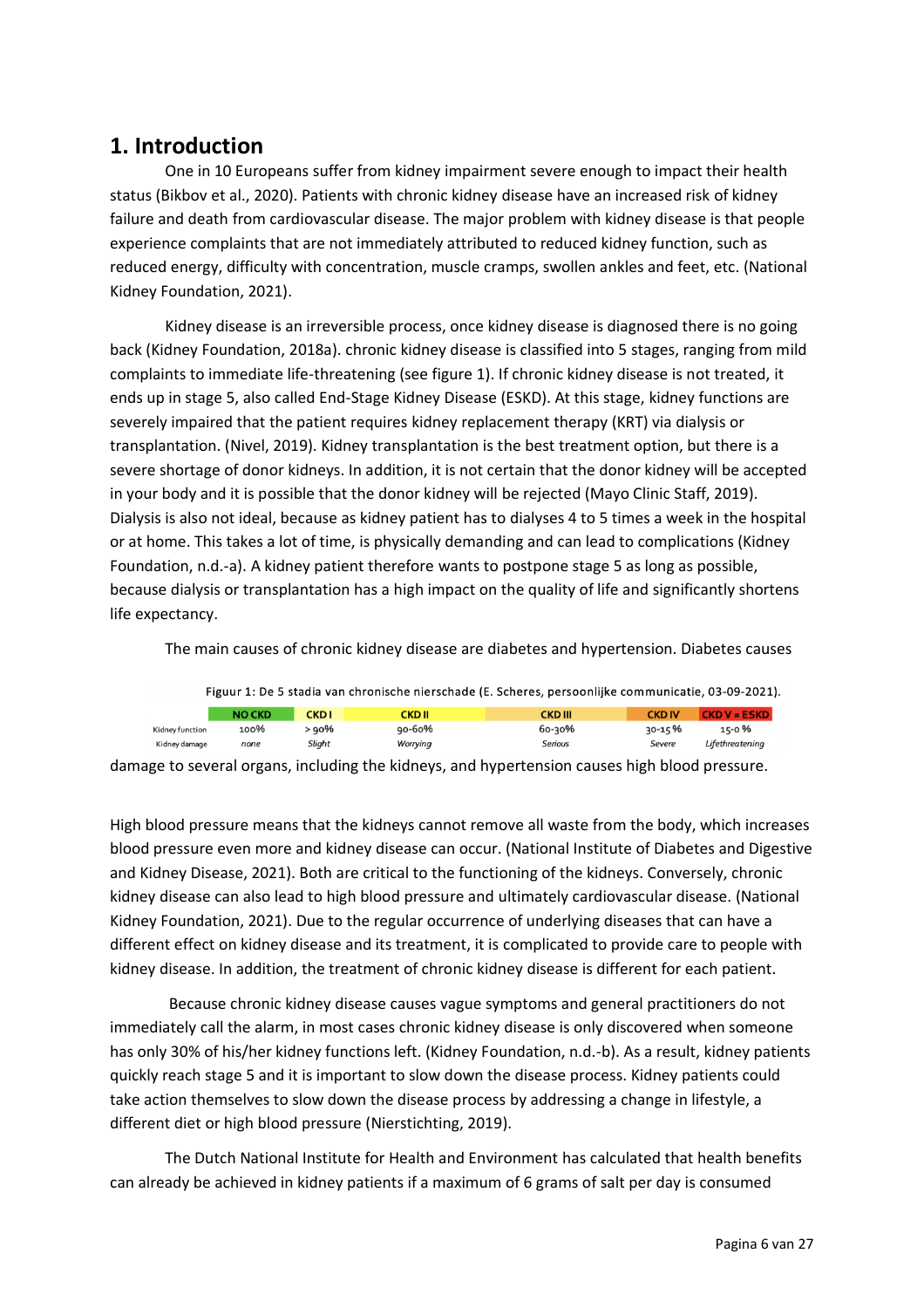(Hendriksen et al., 2018). Research (Lin et al., 2013) shows that blood pressure control, blood sugar control and restriction of protein intake effectively contribute to slowing down the disease process of chronic kidney disease. Another study (Chen et al., 2011) describes that a self-management support intervention effectively slows down the kidney disease process. This intervention, also known as a tool, consists of providing healthcare services that enable patients to better manage their health such as providing health information, patient education, telephone support and the assistance of a support group. In addition to delaying the disease process, this way of support also reduces hospital admissions compared to kidney patients who do not use a self-management intervention.

In chronic kidney disease, self-management could help the patient to better control the disease and thereby improve quality of life and slow down the disease process. Showing good selfmanagement behaviour is not for everyone, so it is important that there is a tool that can help patients with this. This research examines whether these aids are available and what kidney patients would like to see reflected in a tool. With these insights, advice is given to the internship organization about the possible added value and content of a 'Disease Management Toolbox'.

## <span id="page-6-0"></span>**1.1 Goal**

The European Kidney Health Alliance (EKHA) is a European advocacy platform of the nephrology field that focuses on achieving effective prevention, more efficient care pathways and new and innovative treatments for kidney patients, resulting in appropriate, affordable and highquality treatments for all Europeans. The aim of EKHA is to ensure that there is more attention and recognition for kidney disease at European (political) level, so that fewer people get kidney disease and kidney patients receive the best treatments. (EKHA, 2016).

In addition to prevention and innovation, EKHA believes it is important that patients can gain more control over their own disease through disease management. The question for EKHA is therefore whether the development of a tool to help patients with disease management can help with this and has added value compared to existing tools and information (E. Scheres, personal communication 09-03-2021). The assumption here is that a self-management tool for kidney patients can improve their quality of life and slow down the disease process.

EKHA wants this tool to be helpful to the patient, but also to facilitate informal caregivers and care providers such as general practitioners, nephrologists, renal nurses and other specialists in supporting kidney patients managing their disease. The tool should be helpful in pointing out who can do what to better manage kidney disease. The intended name of the tool is 'Disease Management Toolbox'. In addition, the Toolbox aims to slow down the disease process, so that kidney patients are less likely to rely on dialysis or transplantation.

## <span id="page-6-1"></span>**1.1.1 Research**

This research focuses on the question whether the realization of the Disease Management Toolbox for kidney patients can promote self-management of patients and can add value to existing tools and information. The research consists on the one hand of literature research and on the other hand of qualitative research by questioning kidney patients about possible barriers in the field of selfmanagement and how a possible Disease Management Toolbox can help to reduce the barriers. In addition, nephrologists and renal nurses provide input for the possible content of the Toolbox and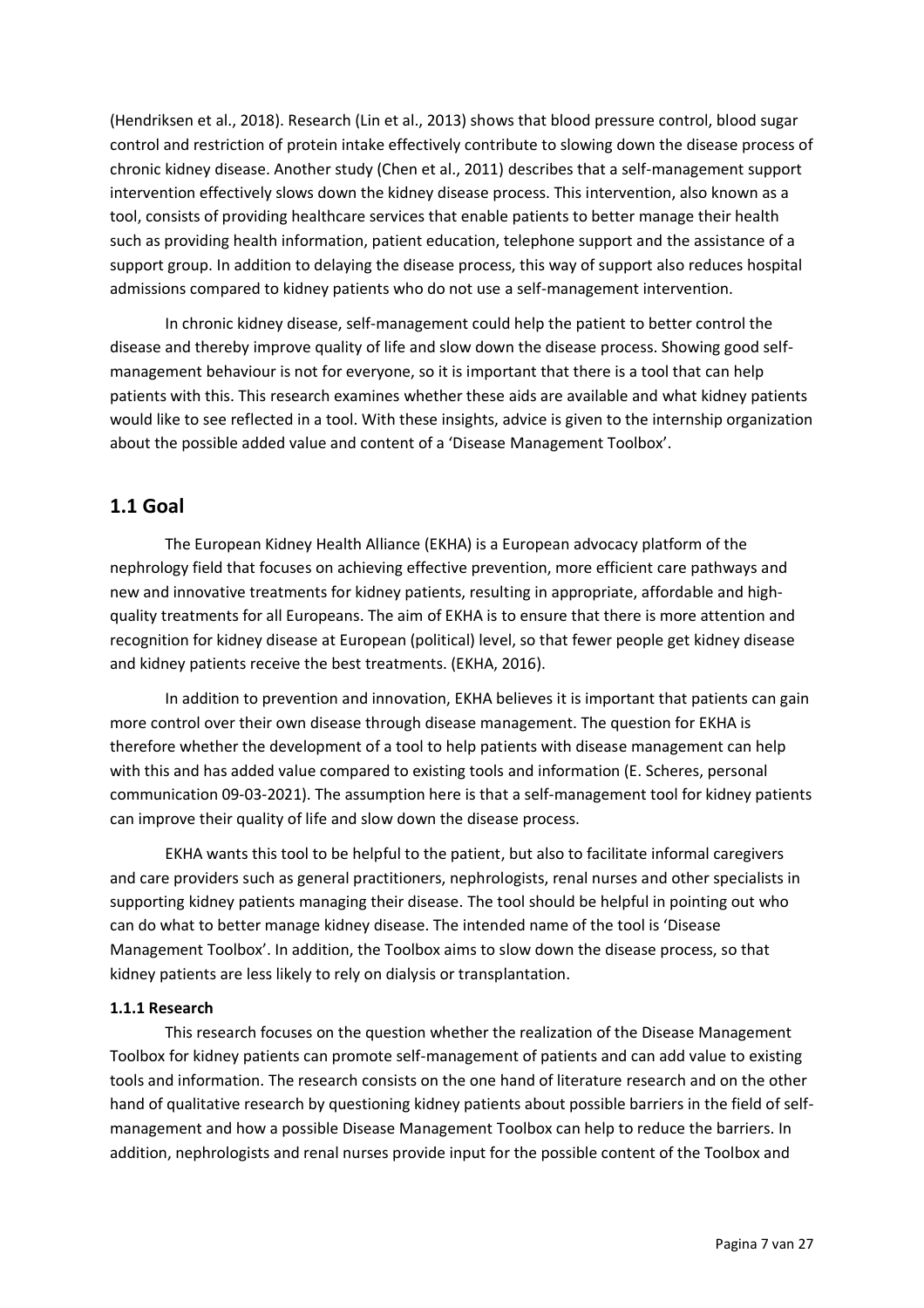how it can be used in the care of their patients. In this study, the focus is therefore on what kidney patients can do and achieve in the field of self-management.

## <span id="page-7-0"></span>**1.1.2 Research question**

The following research question arises from the existing literature and the research question from EKHA:

*"What do patients with chronic kidney disease from stage 3 or 4 need, to better self-manage their disease, using a Disease Management Toolbox?"*.

In addition, the following sub-questions are answered in order to provide a conclusive conclusion:

- *1. Which self-management behaviour is good for kidney patients to improve quality of life or slow down the disease process?*
- *2. Which barriers do kidney patients experience in applying self-management behaviour?*
- *3. How can a Disease Management Toolbox help to prevent these barriers?*
- *4. How can nephrologists and renal nurses best approach patients with the Disease Management Toolbox?*

## <span id="page-7-1"></span>**1.1.3 Relevance**

This research is relevant for EKHA, because it can contribute to better (self) care for people with chronic kidney disease. The results of the research consist of: an advice to EKHA about the added value and content of the Toolbox, what the points of attention are when developing a Toolbox and how a Toolbox can be offered to patients.

With the advice, EKHA can decide whether they will actually develop a Disease Management Toolbox for kidney patients. As this is a topic that EKHA was already working on, this research provides the in-depth knowledge with which they can make targeted decisions regarding the development of a Disease Management Toolbox. In addition, EKHA intends to publish an article based on the results of this research.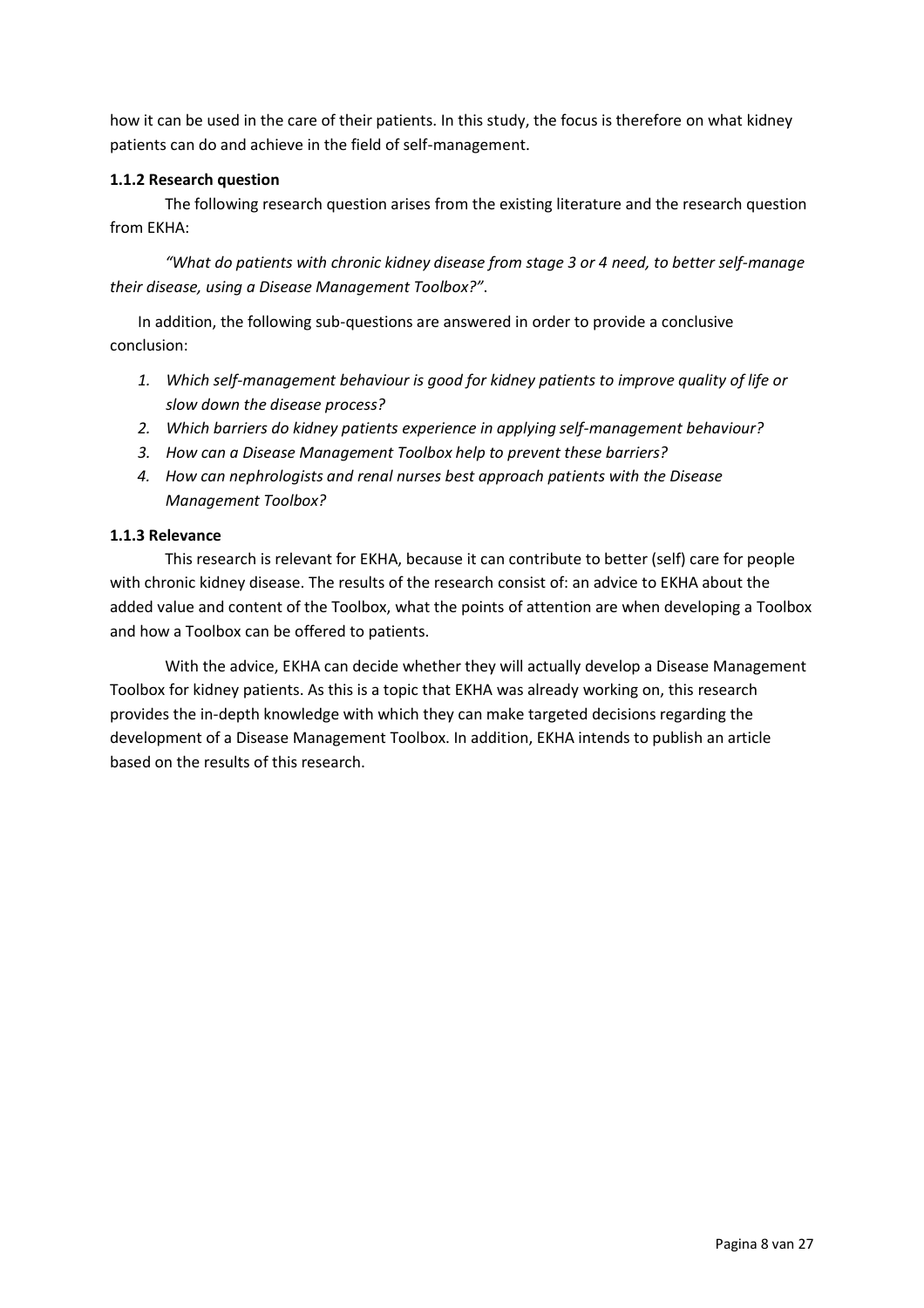# <span id="page-8-0"></span>**2. Theoretical framework**

# <span id="page-8-1"></span>**2.1 Quality of life**

Quality of life is divided into six categories according to the World Health Organization (1998); physical, psychological, level of independence, social relationships, environment and personal beliefs. According to a study by Da Silva-Gane et al. (2012) on quality of life in patients with kidney transplants and different types of dialysis, it can be concluded that the physical health of dialysis patients is very low compared to the average population. Also, the mean on the 'life of satisfaction scale' of novice dialysis patients was very low. From this it can be concluded that kidney transplants or kidney dialysis do not improve the quality of life kidney patients. That is why it is important to try to postpone ESKD for as long as possible and to offer kidney patients a better quality of life.

## <span id="page-8-2"></span>**2.2 Self-management**

To at least improve the psychological quality of life of chronic kidney patients, the patients themselves can adopt certain behaviours that help them to control side effects of their chronic disease. (Lee et al., 2016). Examples of these behaviours include monitoring blood glucose and blood pressure, maintaining physical activity, changing eating patterns, following complicated medication regimens, and avoiding toxic substances to the kidneys. (Narva et al., 2015). This kind of behaviour is part of disease management.

Disease management focuses on particular on delivering high-quality care across the entire continuum rather than just treating specific symptoms associated with the disease. (Ellrodt, 1997). Self-management is disease management by patients themselves. Self-management is generally understood as an intervention that includes techniques, tools and programmes to help patients choose and maintain healthy behaviours. In addition, there is a fundamental transformation of the patient-caregiver relationship to a collaborative one. (McGowan, 2012). It is also defined as a patient being an active participant in his/her disease process. Self-management is very important for patients with chronic diseases, because only the patient can be responsible for his/her daily care throughout the entire disease process (Lorig & Holman, 2003). According to a study by Rastogi et al. (2008) on disease management in kidney disease, managing patients with kidney disease at an early stage is therefore very valuable.

Exhibiting good self-management behaviour is not for everyone and can involve some obstacles. Barriers to self-management in kidney patients include: lack of knowledge, lack of intrinsic motivation and lack of social support. In addition, a major challenge for kidney patients is their comorbidity. Co-morbidity is the presence of one or more conditions in addition to the main disease or multiple chronic diseases in one patient. Since kidney patients experience many different symptoms and have underlying causes such as diabetes and hypertension, co-morbidity is common. However, co-morbidity makes the application of self-management behaviours difficult, as the behaviours may need to be modified based on other underlying diseases (Bowling et al., 2017).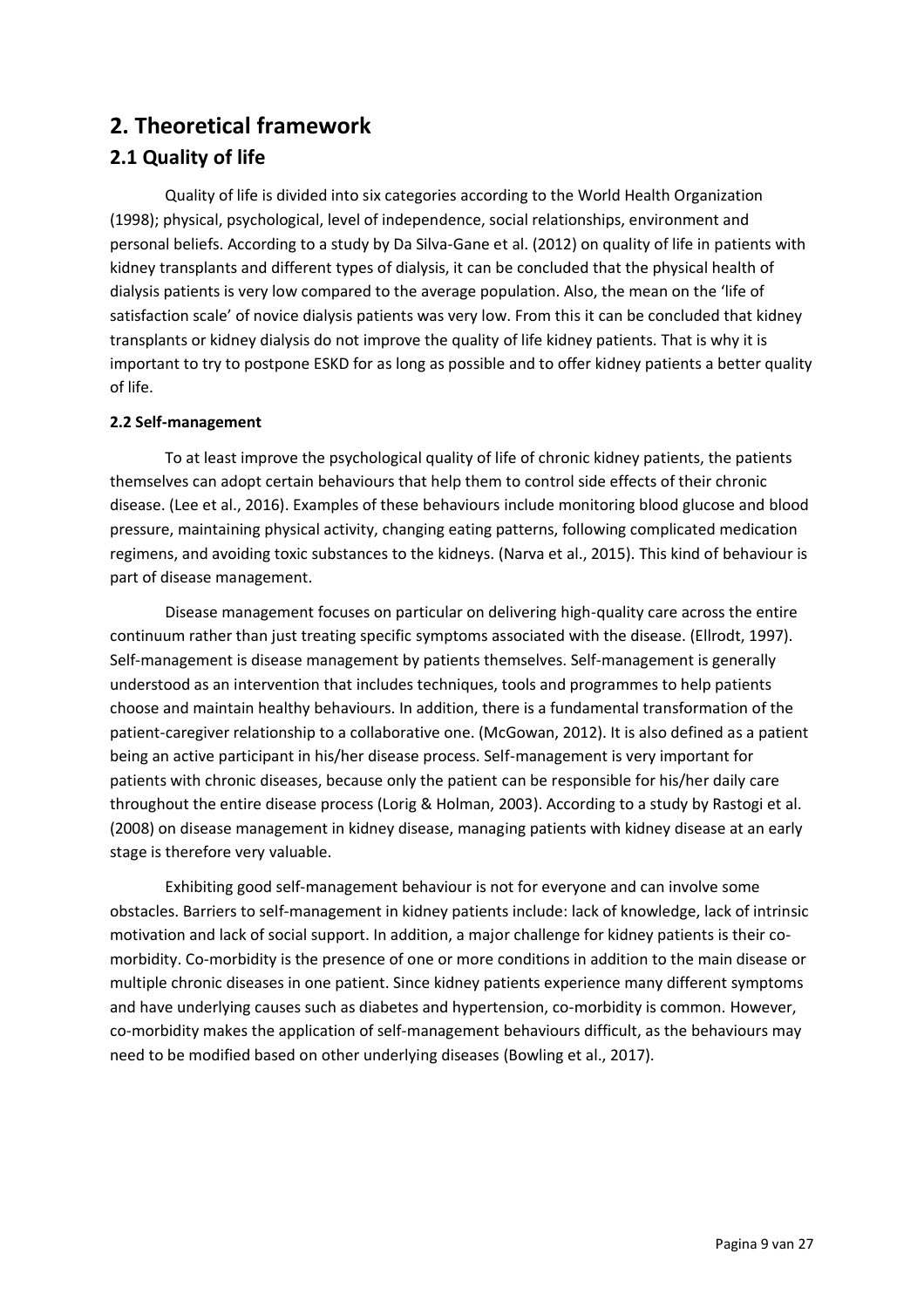## <span id="page-9-0"></span>**2.3 Self-management tool development**

According to Ong et al. (2013), there are 4 factors to consider when developing a selfmanagement tool. These factors can help or hinder the degree of self-management. The 4 factors are:

- (i) Having adequate knowledge about self-management behaviour. This includes not only having information about chronic kidney disease, but also being able to apply this information to the kidney disease patient's own condition in order to take good steps in self-management behaviour. Kidney patients indicate that they have limited knowledge about the domains or they do not know how to apply the behaviour to their specific symptoms.
- (ii) The characteristics of the patient and his/her personal motivation. Here it is important to note that each type of patient influences self-management behaviour and the use of aids differently. The right tools for the right type of patient will maximize the desired goals.
- (iii) Promoting cooperation between patients and healthcare providers. Collaboration can support the decision-making process. Self-management tools should incorporate the principles of decision support and conflict with supportive patient-provider cooperation to promote self-management behaviour.
- (iv) The model and vision of self-management tools. Here it is important that the tool is adaptable to different forms of technology or settings. It is desirable that different types of patients with different needs and access can use and adapt such tools in their self-management process.

Provided these factors are taken into account, a well-fitting device can help kidney disease patients improve self-management.

# <span id="page-9-1"></span>**2.4 Self-management tool**

Because of the various barriers to self-management behaviour, it is important that there is a tool that can support kidney patients in (i) monitoring their blood glucose and blood pressure, (ii) maintaining physical activity, (iii) changing eating patterns, (iv) following complicated medication regimes and (v) avoiding substances toxic to the kidneys (Narva et al., 2015). Currently, there are many 'kidney-related' organizations that have been developing tools to disseminate information and education around chronic kidney disease. Some are discussed below.

## <span id="page-9-2"></span>**2.4.1 KDIGO**

The International Society of Nephrology (ISN), in collaboration with Kidney Disease Improving Global Outcomes (KDIGO), has developed a toolkit that focuses on early identification and timely interventions. This toolkit has several components, including guides and infographics, education for health teams, resources for patients, articles and webinars. (Shlipak et al., 2021). This toolkit is a good start for more screening and to create awareness of chronic kidney disease, but does not address self-management. In addition, this is mainly meant for doctors and the information that is useful for patients mainly focuses on providing information.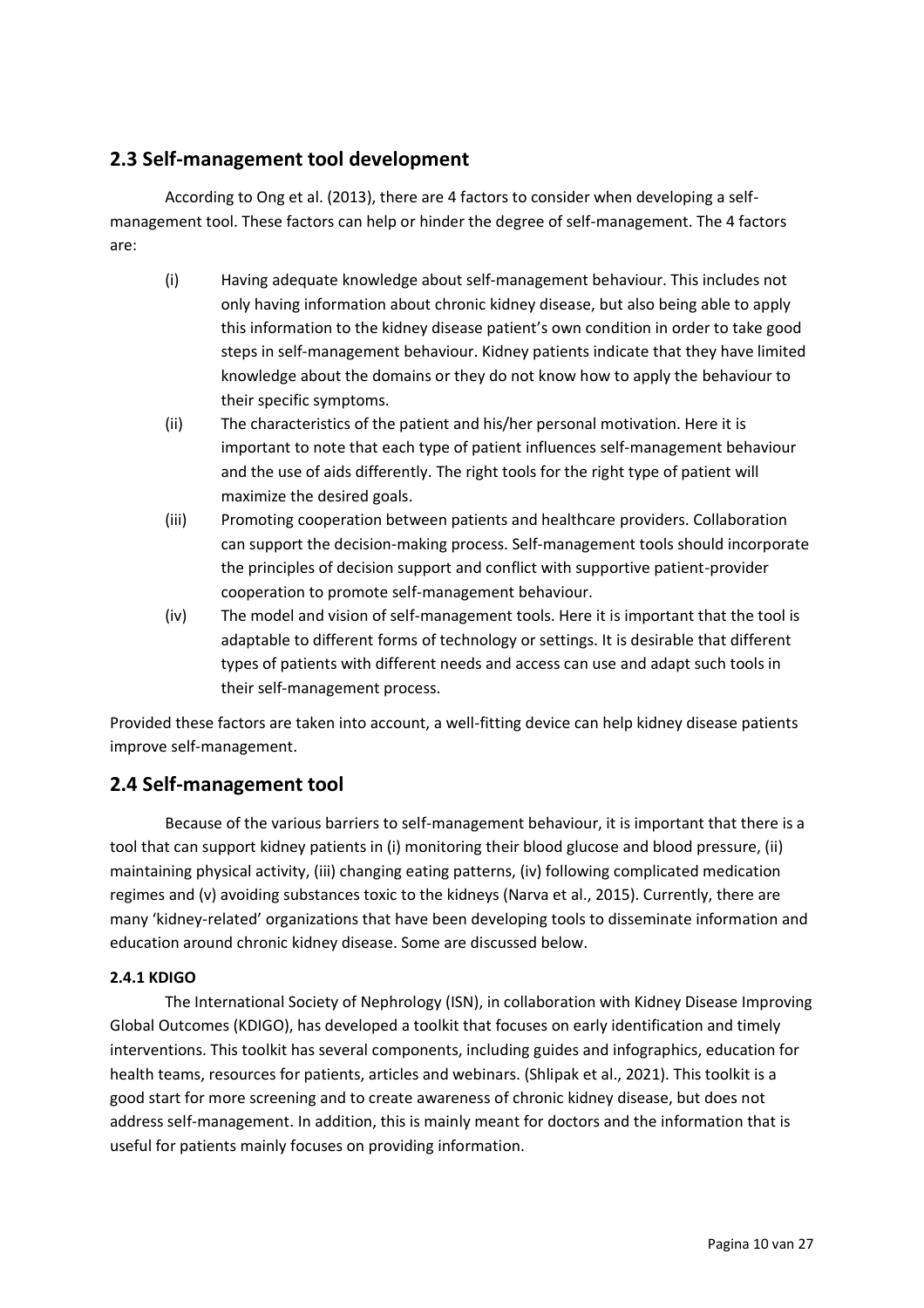#### <span id="page-10-0"></span>**2.4.2 Strong kidney**

The European Renal Association (ERA) has developed a video clip explaining the functions of kidneys, how to detect kidney damage and what to do to keep your kidneys healthy. This is a general video to educate novice chronic kidney disease patients. This video is available in 26 European languages and will be used for a congress by ERA. (ERA, 2021). This tool is also good for creating awareness, but it is not about self-management.

## <span id="page-10-1"></span>**2.4.3 My kidney journey**

In addition to general education tools, Baxter (a company that aims to improve patient care through innovation) has developed a tool aimed at chronic kidney disease patients and their families. This tool explains the role of the kidneys, stages of deterioration, expected symptoms and evaluates in detail each treatment option (from dialysis to transplantation). It also contains an extensive section on nutrition, exercise, mental aspects, travel and an information center with files. All this is intended to enable the patient to make an informed choice about the type of treatment, with multidisciplinary support. This tool is not only comprehensive, but is also available in more than 30 languages, 19 of which are European. (Living with Chronic Kidney Disease | Baxter Kidney Care, n.d.). This tool provides a lot of information and education for many Europeans, but lacks the option to interact with healthcare professionals or other patients. In addition, the information is mainly textual and does not include visualizations.

## <span id="page-10-2"></span>**2.4.4 CKD Patient information**

EDTNA/ERCA, an umbrella organization for nephrology nurses, offers multilingual patient education documents through their website. The aim is to provide the best standard of care for patients with chronic kidney injury and their families from different cultural backgrounds. They are not only useful for nurses who face language barriers, but also for new kidney nurses to use as a reference for chronic kidney disease patient education. (EDTNA/ERCA, n.d.). The information provided is very helpful in getting more insights in kidney disease and care but the format is not one of a selfmanagement tool, that actively helps people with kidney disease on a daily basis with the management of their disease.

# <span id="page-10-3"></span>**2.5 Contribution of a self-management tool**

The studies mentioned above show that self-management behaviour in chronic kidney disease patients is very important. This self-management behaviour can be improved by using tools or programmes with a potentially more positive course of disease. According to Richards et al. (2007), the use of a self-management tool can reduce healthcare costs for chronic kidney disease patients and slow down the disease process. Rocco (2009) also shows that significant cos savings and improvement in medical outcomes can occur when using a disease management tool. Existing tools meet many of the components of a Disease Management Toolbox, and these tools can provide important input and serve as examples. However, a number of components that EKHA would like to see in a toolbox are missing from existing tools.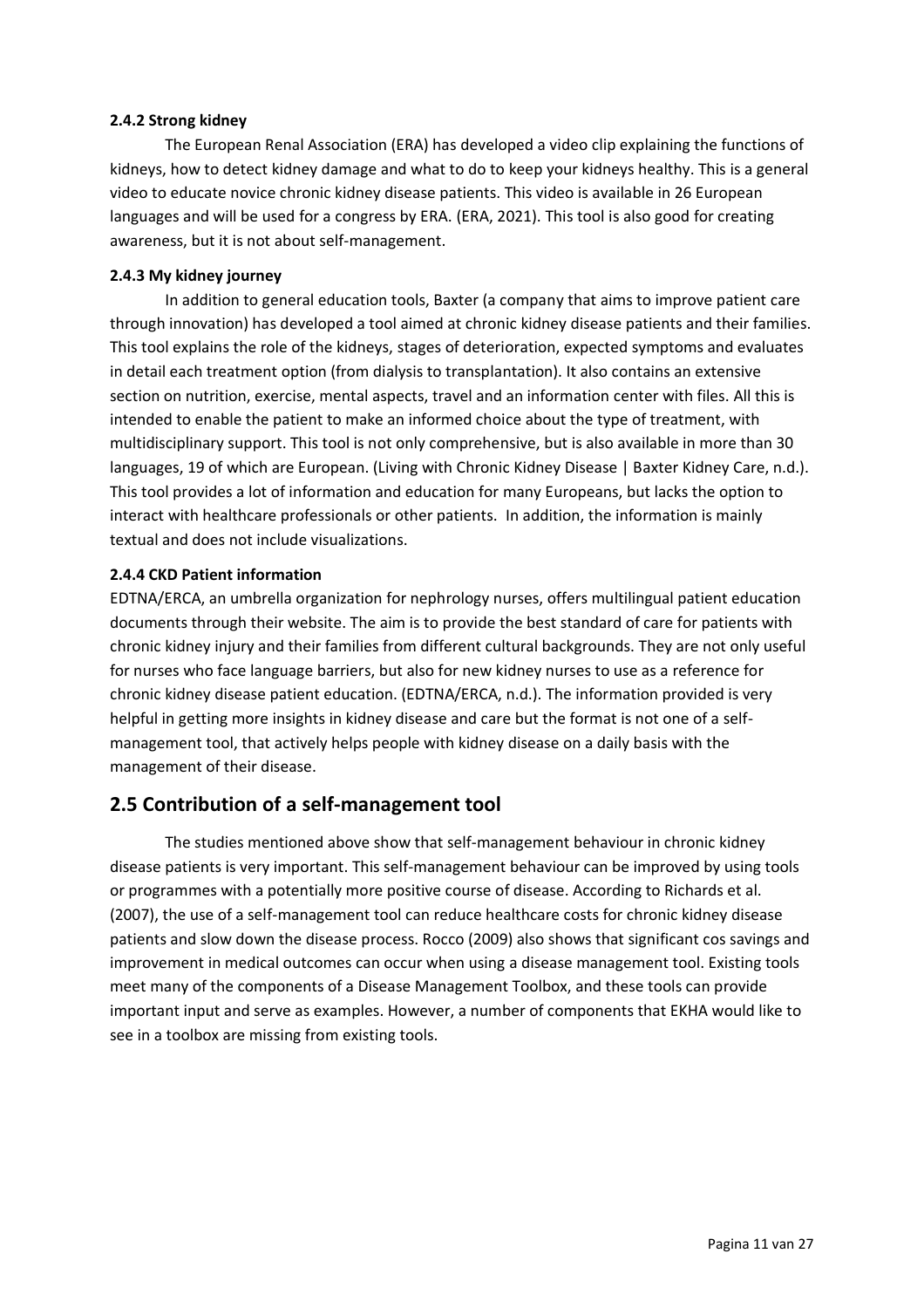# <span id="page-11-0"></span>**3. Methods**

## <span id="page-11-1"></span>**3.1 Literature review**

To conduct this study, a literature review was conducted using Google Scholar to answer subquestion 1 about which self-management behaviours can improve the quality of life of kidney patients and slow down the disease process. Google Scholar was used to search for existing scientific literature on the subject. The search criteria are that it is in a scientific journal or comes from a scientific source. The search terms used for this literature review are; chronic kidney disease, disease management, self-management, quality of life, slow down disease process, diet, fluid intake, lipid intake, salt intake, physical activity, hypertension, blood pressure control and all possible combinations of these terms.

## **3.2 Interviews**

In addition, interviews were conducted with kidney patients, nephrologists and renal nurses. These interviews were conducted online (via Zoom). These 3 different respondents were chosen because nephrologists have the most knowledge about chronic kidney disease, nurses have the most contact with kidney patients and kidney patients have a lot of experience about their disease and how to manage it. The respondents were approached through the internship supervisor at EKHA who has close contact with different disciplines and organizations affiliated to EKHA.

## <span id="page-11-2"></span>**3.2.1 Respondents**

Ten kidney disease patients in stage 5 of chronic kidney disease were approached. Stage 5 patients were chosen because they have some knowledge of their disease, have a lot of experience with the consequences of chronic kidney disease and how they deal with it based on selfmanagement. These kidney disease patients are Dutch or English speaking and come from as many different countries as possible affiliated to EKHA; including Belgium, France, Germany, Ireland, Netherlands, United Kingdom, Denmark, Italy, Spain, Portugal, Bosnia, Estonia, Turkey, Russia and Uzbekistan. The diversity in nationality of interviewees is important, as the scope of the study is Europe-wide. People living with kidney disease who are (to varying degrees) active in EKHA or EKHA partners were chosen because they may be more knowledgeable about self-management, deal with bottlenecks, can give better advice about an aid and can give more specific answers during the interviews.

For interviewing the healthcare workers, 10 nephrologists and 10 renal nurses were approached. Nephrologists and renal nurses from different European countries were also chosen. They are Dutch or English speaking and involved in the subject of 'disease management' around kidney patients, by being active in EKHA or partner affiliated to EKHA, such as the Dutch Kidney Foundation, the European Dialysis and Transplant Nurses Association and the European Renal Association. This number of interviews was chosen because it allows the research to be sufficiently reliable, but also feasible in a 5-month internship period.

The ethics of conducting the interviews have been considered. Prior to conducting the interviews, informed consent was given according to European Directive 2001/20/EC. Informed consent was given by asking for verbal permission from the person where the research will be carried out; that this person was been informed about the nature, significance, implications and risks of the research. (European Commission, 2001). Subsequently, the interviewer indicated that the privacy of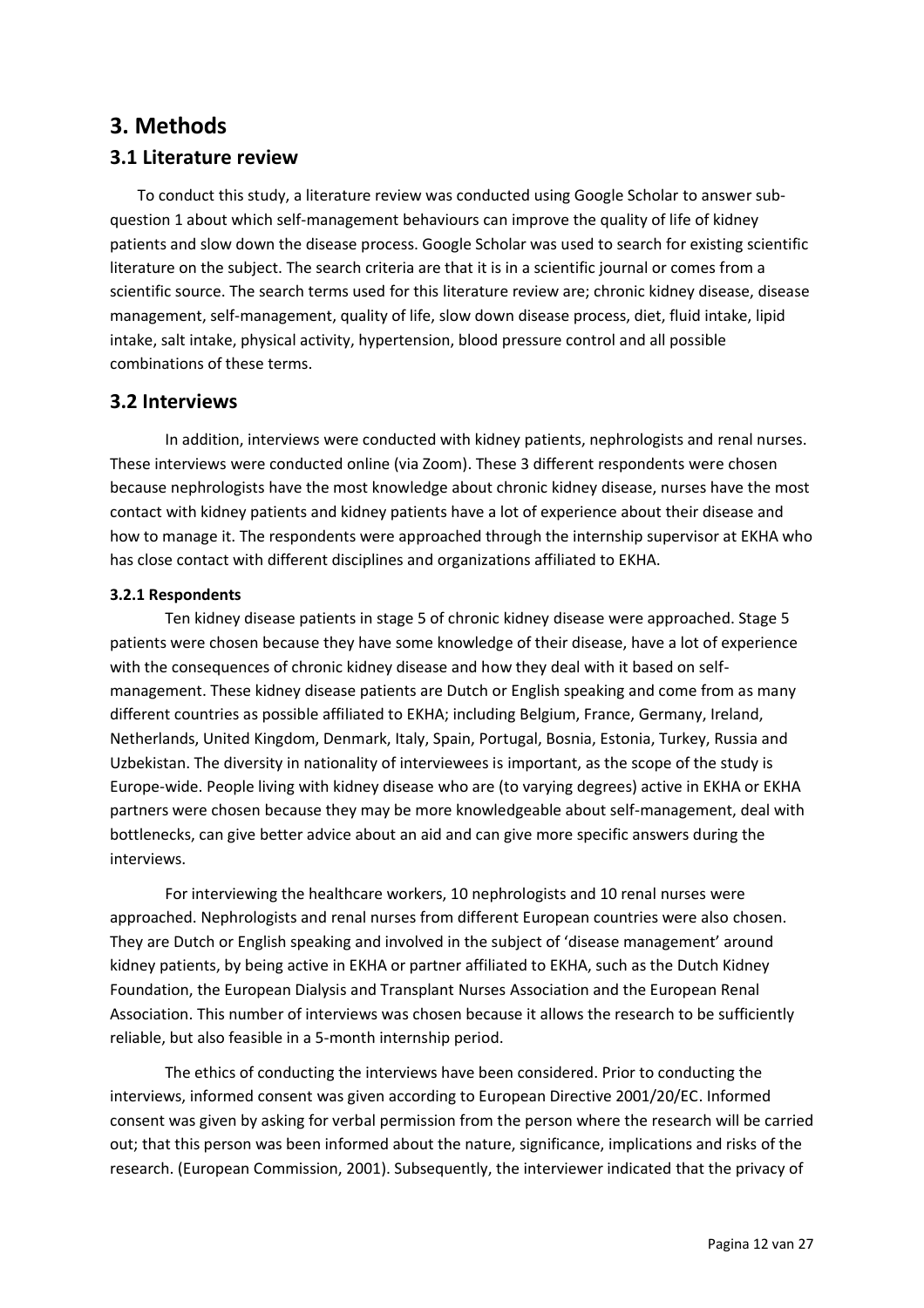the interviewee would be guaranteed, by not allowing the privacy-sensitive information to be recognizably included in the transcripts. Permission was also requested beforehand to make an audio recording for transcribing the interviews. The transcripts have only been shared with EKHA and the Erasmus University of Rotterdam. The audio recordings were not shared and immediately deleted after the transcripts were completed. Throughout the interview process, there was no covert research where deception could have occurred and no harm was done to the interviewer or interviewee. In addition, no coercion of participation was imposed on the interviewees, as the interviewer gave the interviewee the choice beforehand whether or not to participate.

#### <span id="page-12-0"></span>**3.2.1 Topic lists**

Prior to the interviews, topic lists were drawn up with all important questions asked to the respondents. The same topic list was used for the interviews with the kidney patients. The same topic lists were used for the interviews with the nephrologists and renal nurses (see appendix 1). These topic lists have been drawn up on the basis of theoretical concepts that emerged are: quality of life, self-management, disease management, delay of disease process and tool/toolbox. These concepts play a role, because the degree of disease management or self-management can have a great impact on the quality of life and the disease process of chronic kidney disease patients. In addition, self-management behaviour can be improved by using a tool, or in this study a toolbox. The interviews are semi-structured, with topic lists as a tool to extract the most important answers. Deviations from this were made depending on the answers given by the interviewee and the possibility of the interviewer asking further questions.

In the interviews with patients, we asked about their knowledge of quality of life and selfmanagement and possible barriers regarding self-management behaviour. Next, the need for a tool to support self-management behaviour and the patient's vision of such a tool were asked. In the first place, this will provide further support for sub-question 1 by indicating what kidney patients do themselves based on self-management behaviour and to create a better picture for the other subquestions. Sub-question 2 will focus on the barriers experienced by the kidney patients regarding the self-management behaviour they apply. Sub-question 3 will explain what kind of tools kidney patients are looking for to overcome their barriers. Not only the type of aid will be considered, but also the most important categories and functions that the aid must contain.

In the interviews with the nephrologists and renal nurses, we also asked what they thought was important in terms of quality of life and self-management for kidney patients. The content of the toolbox and how specialists can best provide it to ensure that kidney patients are well informed was then discussed. Through these interviews, part of sub-question 3 is answered, not only highlighting the patients' side, but also what the specialists consider important in a toolbox. Subsequently, subquestion 4 is answered through these interviews by asking which parties they consider most important that can interfere in offering and advertising this device to patients. The main question is answered by summarizing the answers to the sub-questions and giving a clear overview of what behaviour is good for kidney patients in terms of self-management and making this clear through a Disease Management Toolbox that is made available to every kidney patient.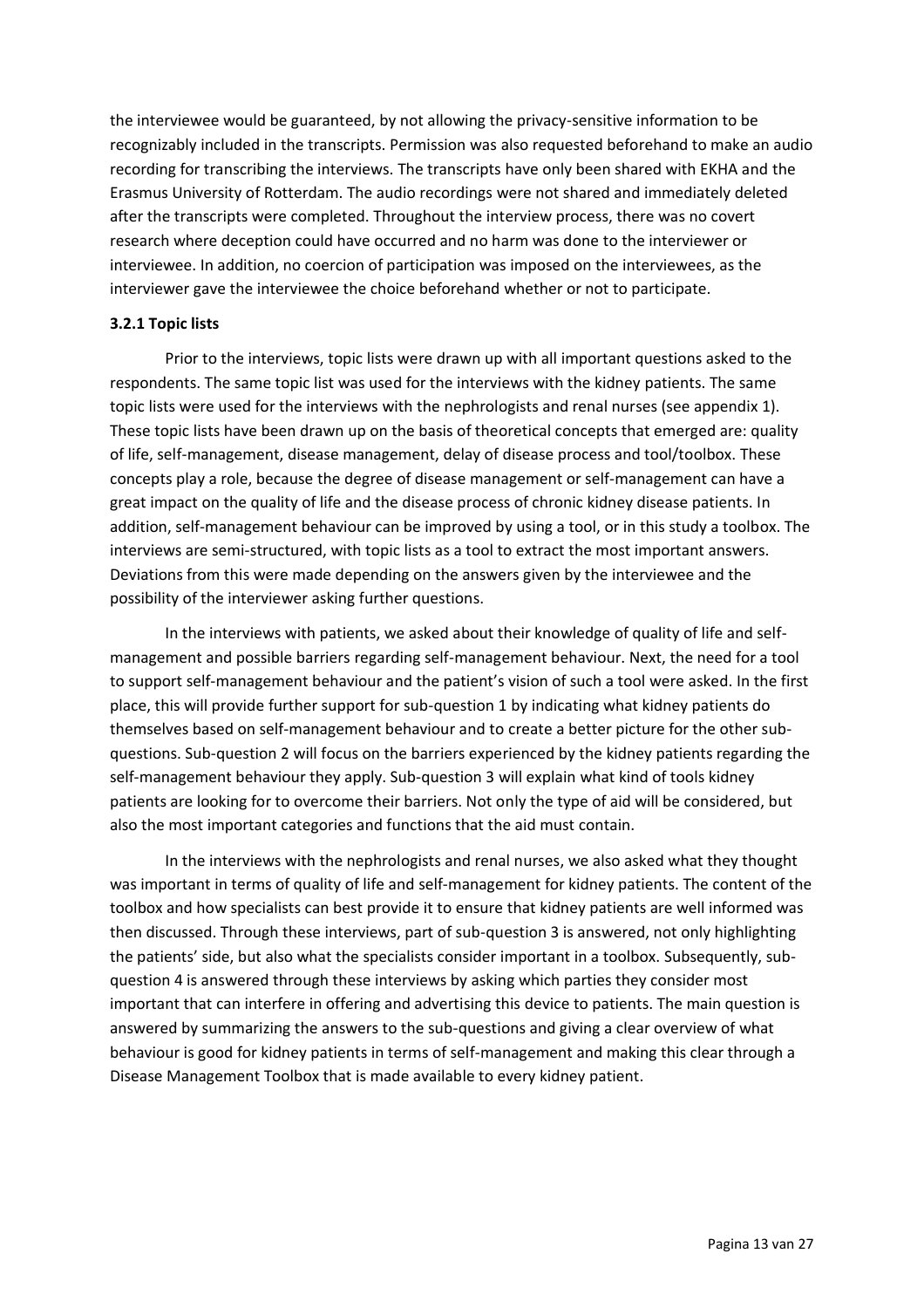## <span id="page-13-0"></span>**3.2.2 Coding**

After conducting and recording the interviews, they were transcribed by the interviewer and then translated into Dutch using a free online program. After this, the transcripts were coded using open and selective coding. Open coding was used to link text fragments to theoretical concepts which, according to the theoretical framework, are important in relation to chronic kidney disease; such as quality of life, self-management/disease management, delay in the disease process, barriers, tool/toolbox and care providers. Therefore, the appropriate text fragments can be quickly retrieved to link to the sub-questions. For example, for sub-question 1 we looked at the concept of selfmanagement, for sub-question 2 at the barriers linked to self-management, for sub-question 3 we looked at the tool code and for sub-question 4 we looked at the care providers linked to the tool. Selective coding was then used by linking the text fragments containing the same code, for example by putting all text fragments with the code 'quality of life' together. This made it easy to search back for certain concepts and created a clear overview to apply the interviews in the report.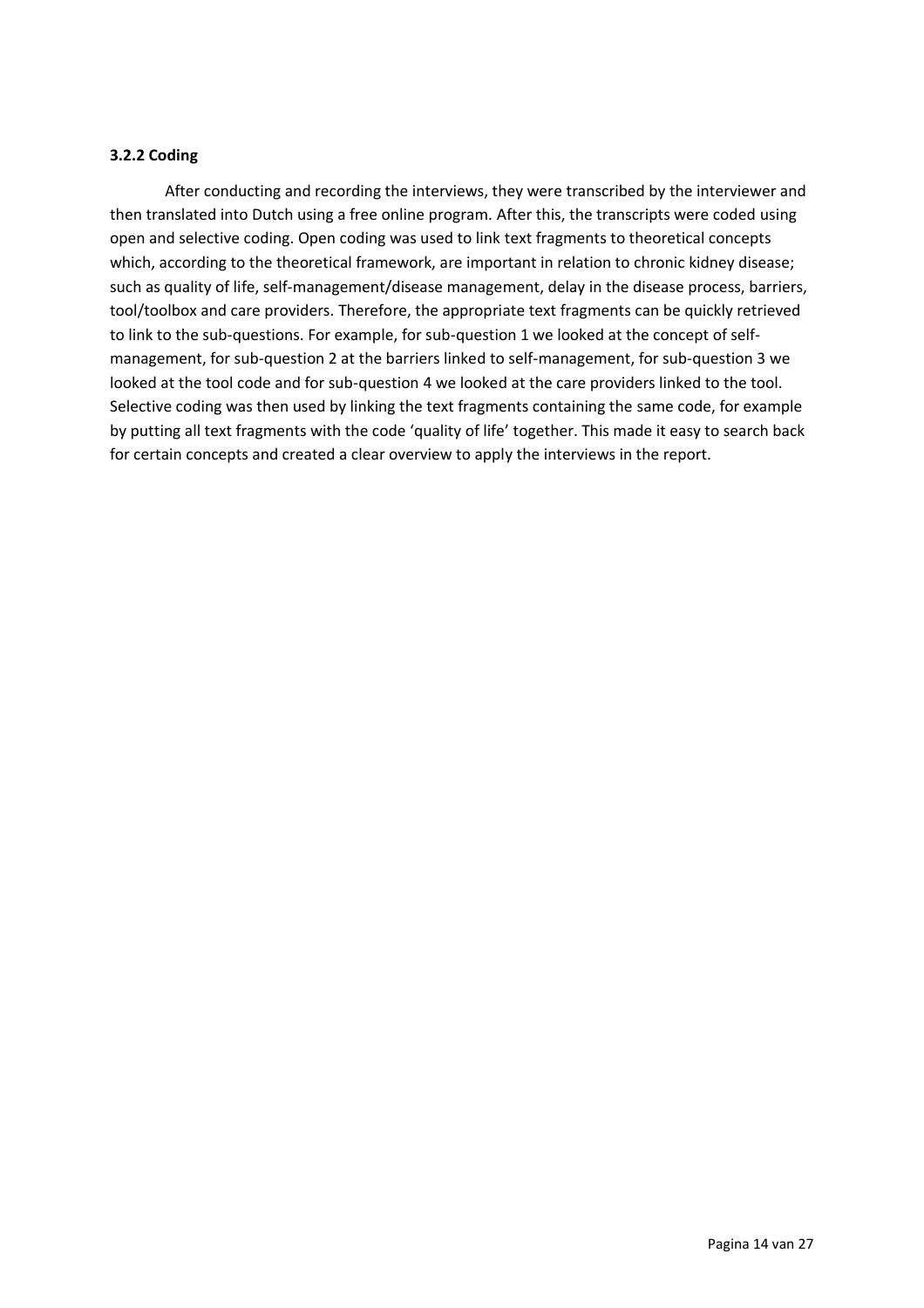# <span id="page-14-0"></span>**4. Results**

# <span id="page-14-1"></span>**4.1 Which self-management behaviour is good for kidney disease patients to improve quality of life or slow down the disease process?**

## <span id="page-14-2"></span>**4.1.1 Literature review**

There is evidence that lifestyle changes can reduce the risks of common diseases, such as hypertension, obesity, diabetes, cardiovascular disease and chronic kidney disease. Since many of these diseases are associated with chronic kidney disease, it is important that kidney disease patients engage in regular physical activity. Furthermore, there is little evidence that physical activity has direct beneficial effects on kidney disease in chronic kidney disease patients, but it is beneficial in preventing high blood pressure or obesity, which may eventually lead to less rapid deterioration of kidney function. (Daugirdas, 2011).

Another aspect of lifestyle changes as part of self-management behaviour that kidney disease patients can apply is nutrition. First, it is important to eat less salt, according to a study by McMahon et al. (2012) on the effect of salt on chronic kidney disease patients. This shows that blood pressure decreases significantly when kidney patients eat a maximum of 6 grams of salt per day. This is therefore important for kidney patients, because they need to keep their blood pressure down to prevent hypertension and reduction in kidney function. In addition, the reduced intake of fats is as important lifestyle change for kidney patients. In fact, there is a direct link between high fat intake and causing chronic kidney disease. (Pei et al., 2020). Third, the amount of protein intake is very important to control for chronic kidney disease patients. Especially in stage 3 or 4, it is important for kidney patients to control their protein intake and reduce it by half, so that their disease process can be slowed down. (Fouque & Aparicio, 2007).

In addition to dietary adjustments, medication plays a major role in chronic kidney disease. Doctors prescribe medication to (i) prevent further kidney disease, (ii) treat symptoms caused by kidney disease, (iii) prevent protein loss, (iv) prevent cardiovascular disease and (v) prepare kidney patients for dialysis or transplantation. When kidney patients reach stage 5 and receive dialysis or transplantation, they usually have to continue taking the same medications and other medications are added. Most kidney patients require a combination of these types of medication, and it is important that the medication is taken as prescribed. It follows that medication adherence is an important part of self-management behaviour for chronic kidney patients. (Kidney Foundation, 2018b).

Several studies show that consistent antihypertensive therapy slows the rate of progression of kidney failure. This means that the disease process of chronic kidney disease is slowed down when chronic kidney disease patients take care of and control their blood pressure. (Wühl & Schaefer, 2008). As mentioned in the theoretical framework, hypertension is both a cause and an effect of chronic kidney disease, which makes it very important to control blood pressure. Blood pressure control is closely related to the other forms of self-management behaviour. Kidney disease patients can control their blood pressure by (i) being physically active, (ii) maintaining a normal body weight, (iii) limiting alcohol consumption, (iv) reducing sodium (salt) intake, (v) ensuring adequate potassium intake and (vi) consuming a diet rich in fruits, vegetables, low fat dairy products and containing less saturated fat. (Whelton et al., 2002).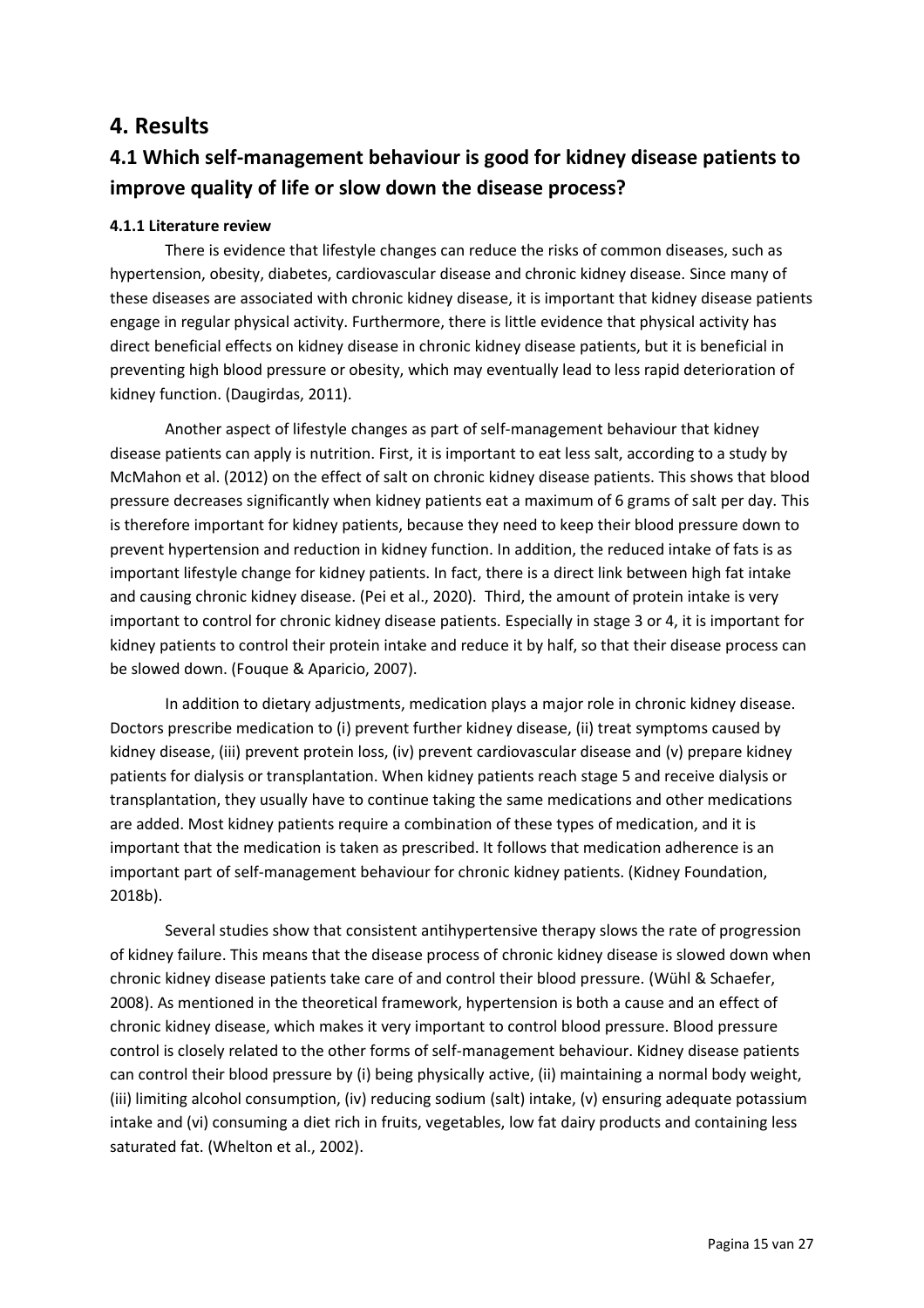## <span id="page-15-0"></span>**4.1.2 Qualitative research**

## **4.1.2.1 Patient perspective**

For this study, eight kidney disease patients (five men and three women) from Cyprus, Denmark, Ireland, the Netherlands, Spain and Turkey were interviewed. All eight patients were in stage 5 of chronic kidney disease, seven of whom have undergone one or more dialysis options and two of whom are currently on haemodialysis at home. The other six patients have had one or more transplants.

The interviews with the patients revealed that forms of self-management behaviour for them are: (i) medication adherence, (ii) being physically active, (iii) adhering to diet (less salt, less fluid), (iv) taking rest, (v) social support, (vi) blood pressure monitoring and (vii) keeping track of mental health. All eight patients unanimously agreed on this, only in some patients these self-management behaviours played a greater role than in others. For one patient, this kind of self-management behaviour did not feel like a big change, but a way of life without too much effort to adapt. For the other patients, the self-management behaviour did have an impact on their daily lives to varying degrees.

## *"I think disease management for me is something that I have been involved in all my life. So, I don't think about it much, it's just something I do." (Interview 3)*

Mental management of the disease was mentioned by several patients as an important element of self-management. In this respect, 3 patients indicated that it is important to know how to deal with chronic kidney disease, what exactly it means to have chronic kidney disease. To achieve this self-management behaviour, two patients indicated that discipline and motivation are needed. When this is lacking, it becomes a big challenge to maintain this kind of behaviour, because for many patients it is a big change compared to how they used to live. The degree of discipline and motivation is also very different for each patient. Finally, the kidney patients indicated that self-management behaviour ultimately differs from patient to patient, but they did note that their quality of life is positively influenced when they engage in certain forms of self-management behaviour.

*"it is important that you take responsibility for your own illness and health. Don't just say 'the doctor told you to do it' and become dependent on the doctor." (Interview 2)*

## <span id="page-15-1"></span>**4.1.3 Conclusion**

Self-management behaviours that can improve quality of life for kidney disease patients or slow down the disease process is, according to the scientific literature: (i) physical activity, (ii) consuming less salt, (iii) consuming less fat, (iv) controlling protein intake, (v) taking medication in a timely manner and (vi) controlling blood pressure. According to the qualitative study, the kidney patients agree with this, but they also add (i) social support, (ii) taking rest and (iii) mental health to components of self-management behaviour. However, achieving these forms of self-management behaviour requires discipline and motivation from the patients themselves.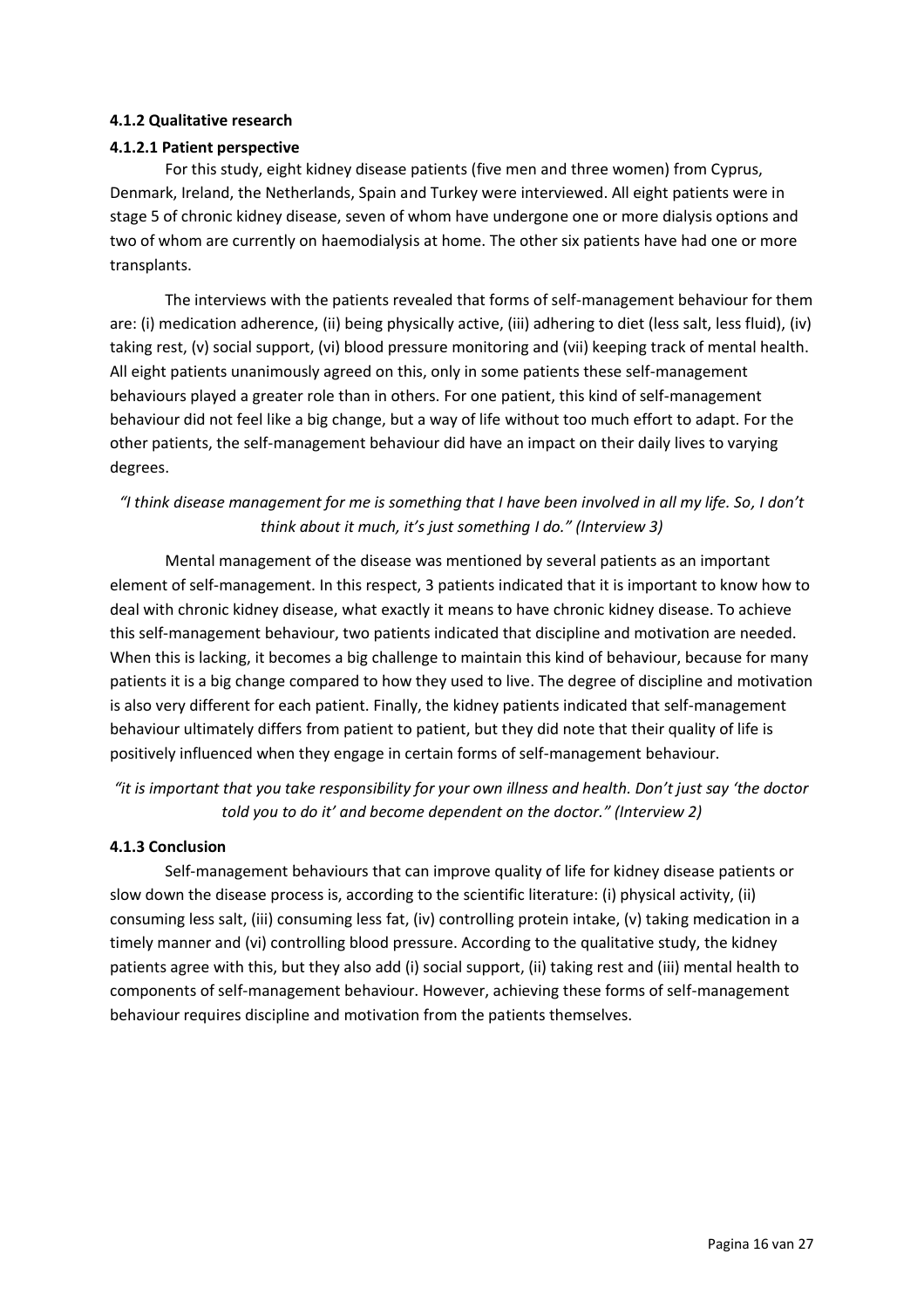# <span id="page-16-0"></span>**4.2 What barriers do kidney disease patients experience in adopting selfmanagement behaviours?**

## <span id="page-16-1"></span>**4.2.1 Patient perspective**

In the interviews, we asked about the biggest challenges and barriers kidney patients experience in managing their disease. Important themes that emerged were (i) dialysis or transplantation, (ii) lack of guidance, (iii) maintaining self-management behaviour, (iv) the presence of discipline and (v) the level of information. Thus, there are multiple barriers experienced by the patients themselves, with all bottlenecks being mentioned by multiple kidney patients.

Three kidney patients said they found the transition to dialysis or transplantation and rehabilitation from transplantation the biggest challenge. During dialysis, more attention has to be paid to issues such as taking the right medication, adhering to dietary restrictions and regular hospital visits for treatment or monitoring. This also causes patients to be very restricted in their freedom during dialysis, with a few patients stating that they had to plan everything carefully before they could go. In addition, there were a number of kidney patients who had very little energy during dialysis and could not do much. For these people, the transition to transplantation has been a great improvement, with these patients indicating that the treatment option of dialysis should actually be skipped.

## *"Being able to move and leave is really difficult, because I can't just get up and leave without having to plan it." (Interview 3)*

Half of the kidney disease patients said they had difficulties with the level of information about their chronic kidney disease. They felt that although enough information is made available, it is difficult to extract and understand the information intended for them, both for theoretically and practically trained people. In addition, one patient indicated that she often looks for information herself, for example on diet, but she got totally lost on the internet because there was too much information. Not only is the amount of information impossible to keep track of, but different websites provide different information on the same subject. It is important to note that the level of information received from the hospital can vary greatly from one European country to another, as was shown in one of the interviews where it was indicated that the healthcare system in the country concerned is very poorly organized, and no information about the disease was given from the hospital after the diagnosis. This, in turn, is related to the lack of counselling immediately after the diagnosis of chronic kidney disease. When there is no support, receiving information is often absent as well.

## *"I think it is extremely important for new patients to have someone to guide them and explain to them what it means to deal with an illness, to get the best treatment or the best lifestyle, taking into account their illness." (Interview 5)*

A number of kidney patients thought it was important that the patient had discipline to apply the lifestyle changes. They themselves often refer to having discipline, but sometimes they also find it difficult to maintain the lifestyle changes. This may be because they don't feel like it, have no energy or find it difficult to continue the diet in other people's homes. The latter applies not only to diet, but also to taking medication on time according to the rules.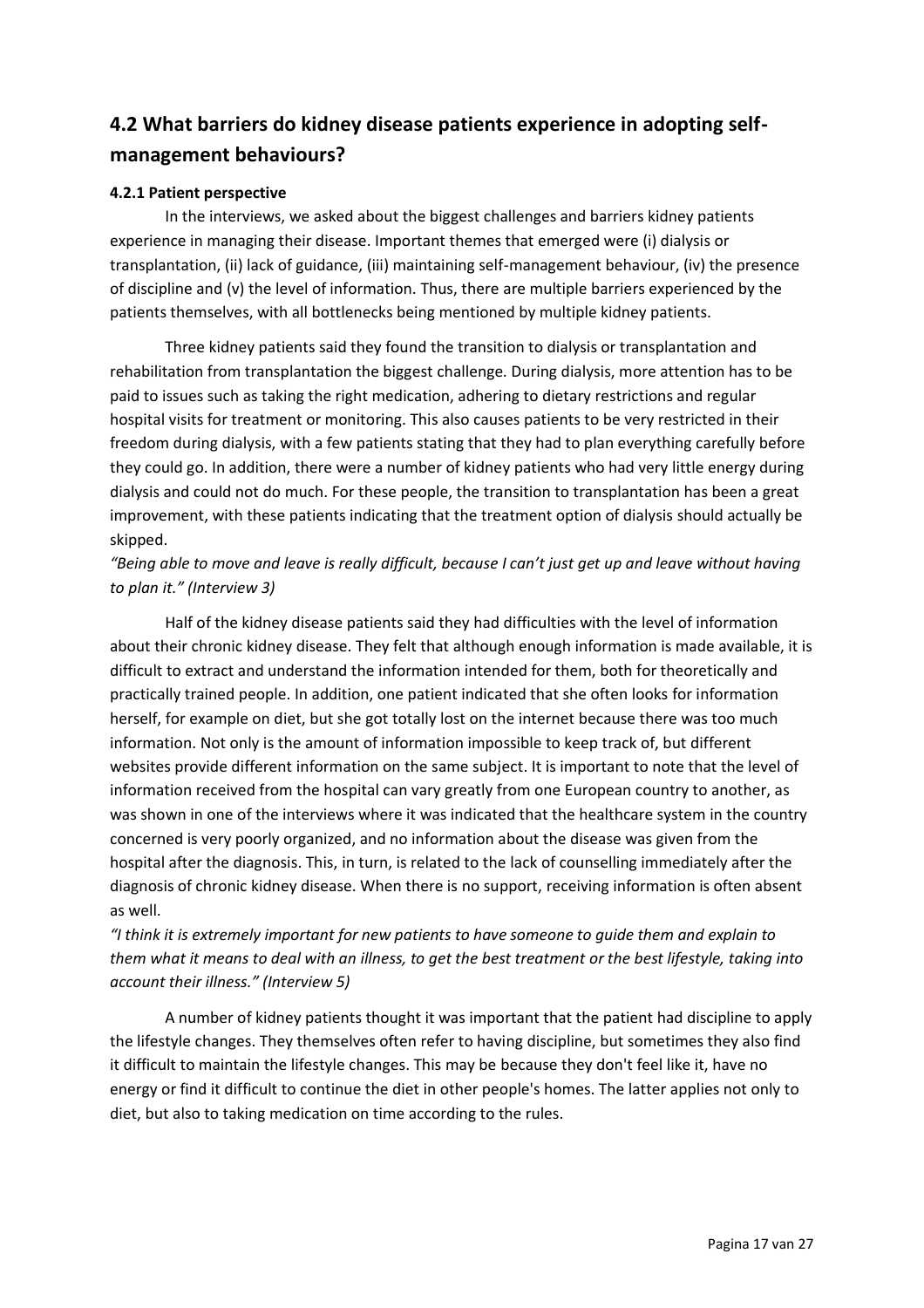## <span id="page-17-0"></span>**4.2.2 Conclusion**

Kidney patients experience (i) dialysis or transplantation, (ii) lack of guidance, (iii) maintenance of self-management behaviour, (iv) the presence of discipline and (v) the level of information as the biggest bottlenecks to adopting self-management behaviour.

## <span id="page-17-1"></span>**4.3 How can a Disease Management Toolbox help to prevent these barriers?**

## <span id="page-17-2"></span>**4.3.1 Patient perspective**

Seven out of eight kidney patients said they would like to use a tool if it could help them improve their self-management behaviour. One kidney patient personally had no need for a tool, but can understand that there are other patients who would like to use it. All patients were of the opinion that such a tool should be established as long as the tool is easily accessible and individualized. A few of the patients indicated that there is a big difference in types of patients, from patients who understand a lot and do their own research, to patients who do not understand much and are very ignorant. This last type of patient should be taken into account in the realization of a tool. One patient also indicated:

## *"One size does not fit all." (Interview 1)*

It was difficult for the patients to indicate how they would like a tool to be designed. Nevertheless, five patients indicated that they would like to see an online platform in the form of an application. However, patients who do not own a smartphone and elderly people (which largely make up the kidney patient population) should be taken into account. Still, according to many, this should not be a reason not to develop the tool.

The kidney patients were asked what kind of components they find important in a selfmanagement tool. The following issues emerged:

- (i) Providing information. It is important that not only information is available on types of selfmanagement behaviour for patients, but also general information on what chronic kidney disease is and what, for example, the different forms of dialysis are. In the area of selfmanagement behaviour, several patients indicate that they would like information on (i) diet with recipes, (ii) medication and tips on how to avoid forgetting to take medication, (iii) exercise with examples of exercises or keeping track of steps and (iv) blood pressure with how to measure it. So, it goes beyond just providing information, because patients do not find that enough or they still do not know what they can change in their lifestyle.
- (ii) Educating patients. This involves the sharing of knowledge and information by healthcare providers or other parties and has to do with providing information, as there are many patients who have little idea of what this disease that they will have for the rest of their lives means for them in practice. One patient also indicated that education can help with what patients can expect and that these expectations ease the process.
- (iii) Providing a network. Patients indicated that they find a network of different specialists and kidney patients very important. A few kidney patients had experience of getting in touch with other patients in the early stages of their disease from which they derived great value. In addition, it can help a patient at an early stage to get in touch with someone at a later stage to get an idea of what dialysis is like, for example.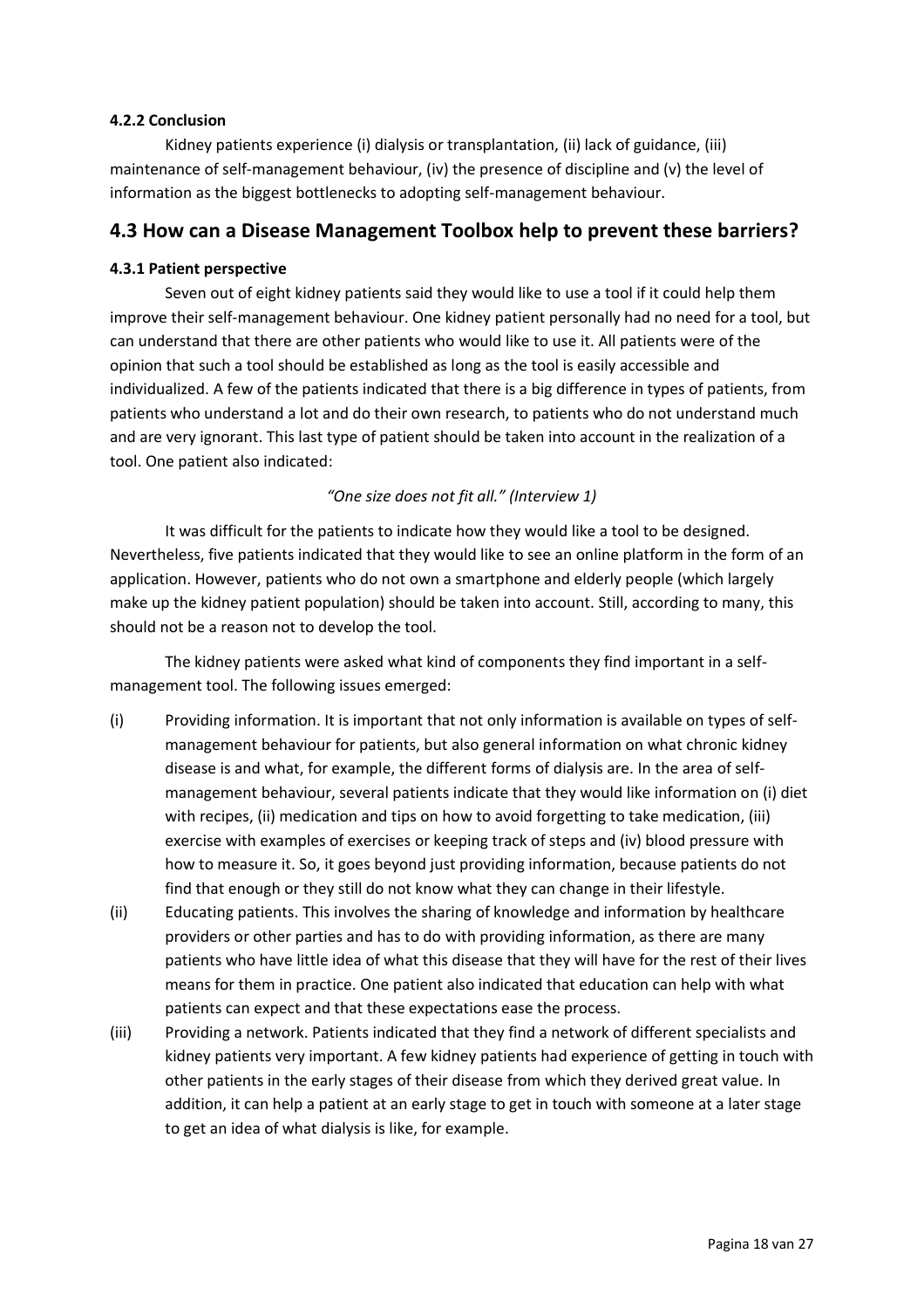## *"It is the fear of the unknown, if you know what is coming and how to deal with it, it is half the battle." (Interview 6)*

*"Sometimes you have your family with you, but sometimes it helps to talk to someone who has the problem themselves." (Interview 8)*

## <span id="page-18-0"></span>**4.3.2 Caregiver perspective**

Eight renal nurses were interviewed (2 men and 6 women) from Denmark, Germany, Lithuania, the Netherlands, Slovenia and Spain. Of these nurses, two are recently retired and one is currently not active as a nurse anymore, but as a manager in the nephrology sector. In addition, five of the eight nurses are active in different nephrology related organizations within Europe such as EKHA, the Dutch Kidney Foundation and the European Association of Kidney Nurses.

Seven nephrologists were interviewed (3 men and 4 women) from Belgium, Germany, Georgia, the Netherlands, Russia and Turkey. Of these nephrologists, one is recently retired and the other six are currently working as nephrologists. Furthermore, five of the seven nephrologists are active in various nephrology related organizations, such as EKHA, national societies and the European Nephrology Professional Association.

In addition to the ideas for a tool from kidney patients, the nephrologists and kidney nurses were asked what they think is important in a self-management tool for kidney patients. Many health care providers also indicated the points mentioned by the kidney patients. However, there are a number of additional issues that the nephrologists and kidney nurses feel need to be considered when developing a tool, such as (i) visualizing information, (ii) making the information as 'nonmedical' as possible, (iii) providing choice aids for patients and (iv) monitoring symptoms so that patients can keep track of themselves.

Firstly, they agreed with the kidney patients that providing information in a tool is very important, and the information should be well adapted to the patient's situation and needs. Not only should the information be understandable, but it should be visualized. By using videos, pictures and cartoons, information can be more understandable and there is less of a language barrier, according to a number of care providers. In addition to visualization, it is therefore important that the information provided is not offered in too medical a manner. This can be a challenge for healthcare providers themselves, but they do indicate that many kidney patients do not understand 'too medical' language, but regularly 'nod' anyway.

One renal nurse said that she finds the assistance in making choices for the renal patients very important. She said that there are a lot of choices that a kidney patient has to make throughout his or her disease process such as whether or not to take medication or the type of treatment in stage 5 chronic kidney disease. According to this nurse, a kidney patient does not always have to follow what the healthcare providers consider to be the best option because, for example, medication can have unpleasant side effects, so the patient can also choose not to take this medication. The same applies to the type of treatment at stage 5. Healthcare providers may have a preference for home dialysis, for example, but ultimately it is up to the patient whether they prefer home dialysis or hospital dialysis.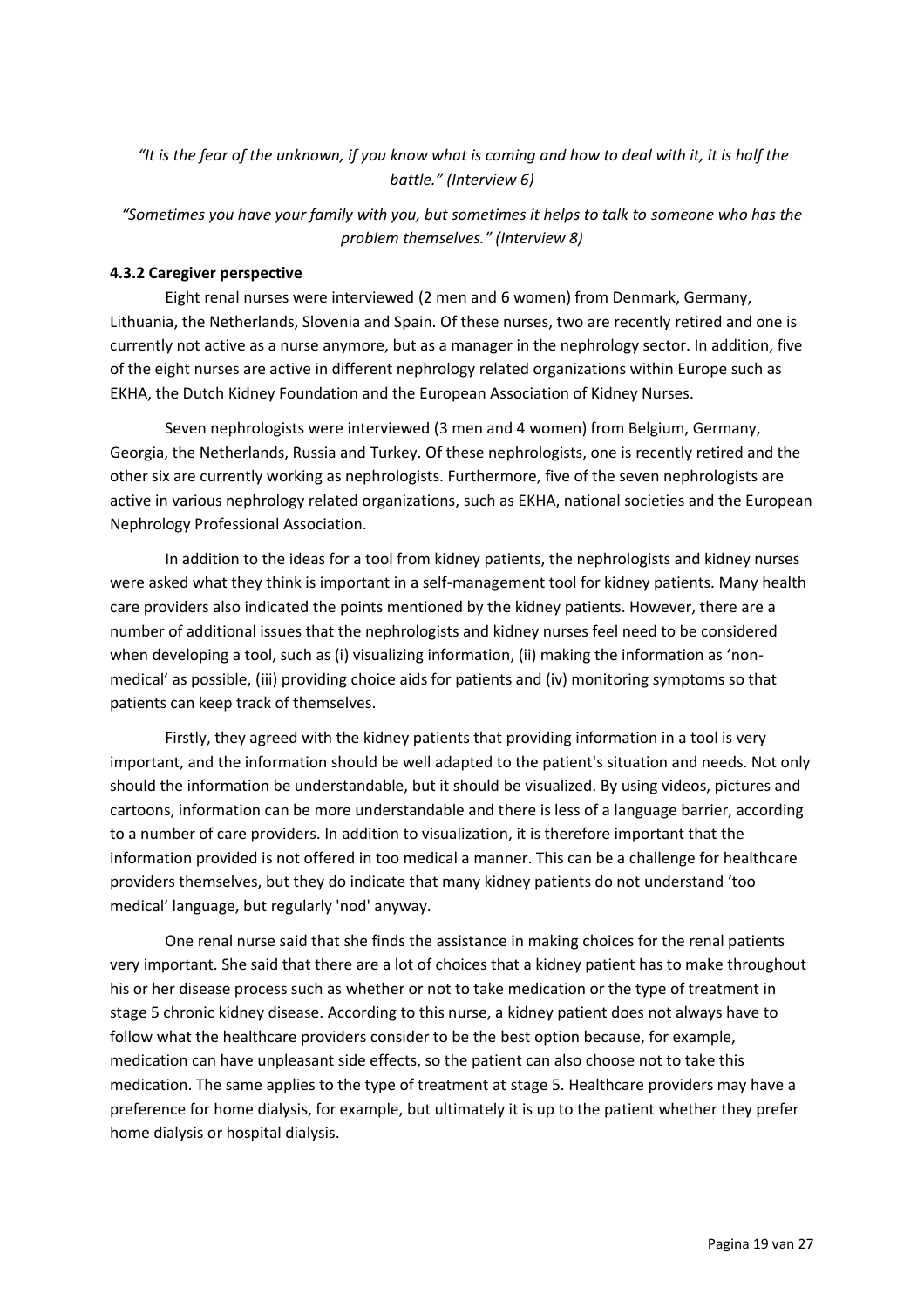*"I think it is good to involve patients in the decision-making process about taking the medication, but it is also important to support them in their daily lives about the decision to take the medication, but also how to live and deal with the side effects." (Interview 1)*

Finally, many health professionals indicated that monitoring symptoms can be important for kidney patients, such as monitoring blood pressure, heart rate and intake of fluids. If patients can keep track of this themselves, it makes them more aware of how they are doing and can prevent hospital visits or ring a bell to visit a specialist sooner.

## <span id="page-19-0"></span>**4.3.3 Conclusion**

According to kidney patients and caregivers, a Disease Management Toolbox can help overcome the barriers to adopting self-management behaviours, provided that the Toolbox is easily accessible and individualized. According to most respondents in this study, the Toolbox should be an application with the components (i) providing information, (ii) providing education and (iii) providing a network. According to the care providers, it is important that the information is visualized, that as little medical language as possible is used, that patients are offered choice aids and that certain components can be monitored, such as blood pressure.

# <span id="page-19-1"></span>**4.4 How can nephrologists and renal nurses best approach patients with the Disease Management Toolbox?**

## <span id="page-19-2"></span>**4.4.1 Caregiver perspective**

According to the health professionals, 'making kidney patients aware of the existence of a tool' is an important aspect of developing and using a self-management tool for kidney patients. There are many ways to do this (i) through healthcare providers informing their own patients, (ii) through kidney related organizations or (iii) through health insurance companies. It is also important that the tool is advertised through various media channels, but also in the waiting rooms of GPs or hospitals.

The first and according to the healthcare providers the most important aspect of making kidney patients aware of a device was through their healthcare providers. Many nephrologists consider nurses to be the most important, as they are in close contact with the patient and have more time to elaborate on their self-management behaviour and could possibly explain this device. In addition, nurses believe that social workers, psychiatrists and dieticians should play a greater role in the treatment of chronic kidney disease patients and thus in their self-management. They could then also address the specific needs of a kidney patient in more detail and show this using the tool.

According to nephrologists and renal nurses, kidney-related organizations such as patients' associations already have many tools and information for both kidney patients and healthcare professionals. These tools mainly contain education and information with little interaction. In addition, patient associations have a network of kidney patients and this network can be used to spread information about a tool. It is therefore very important that these sources are used when developing and distributing a new tool.

Finally, a few health care providers indicated that health care insurances could also play a greater role in the prevention of care and especially in slowing down the disease process of chronic kidney disease.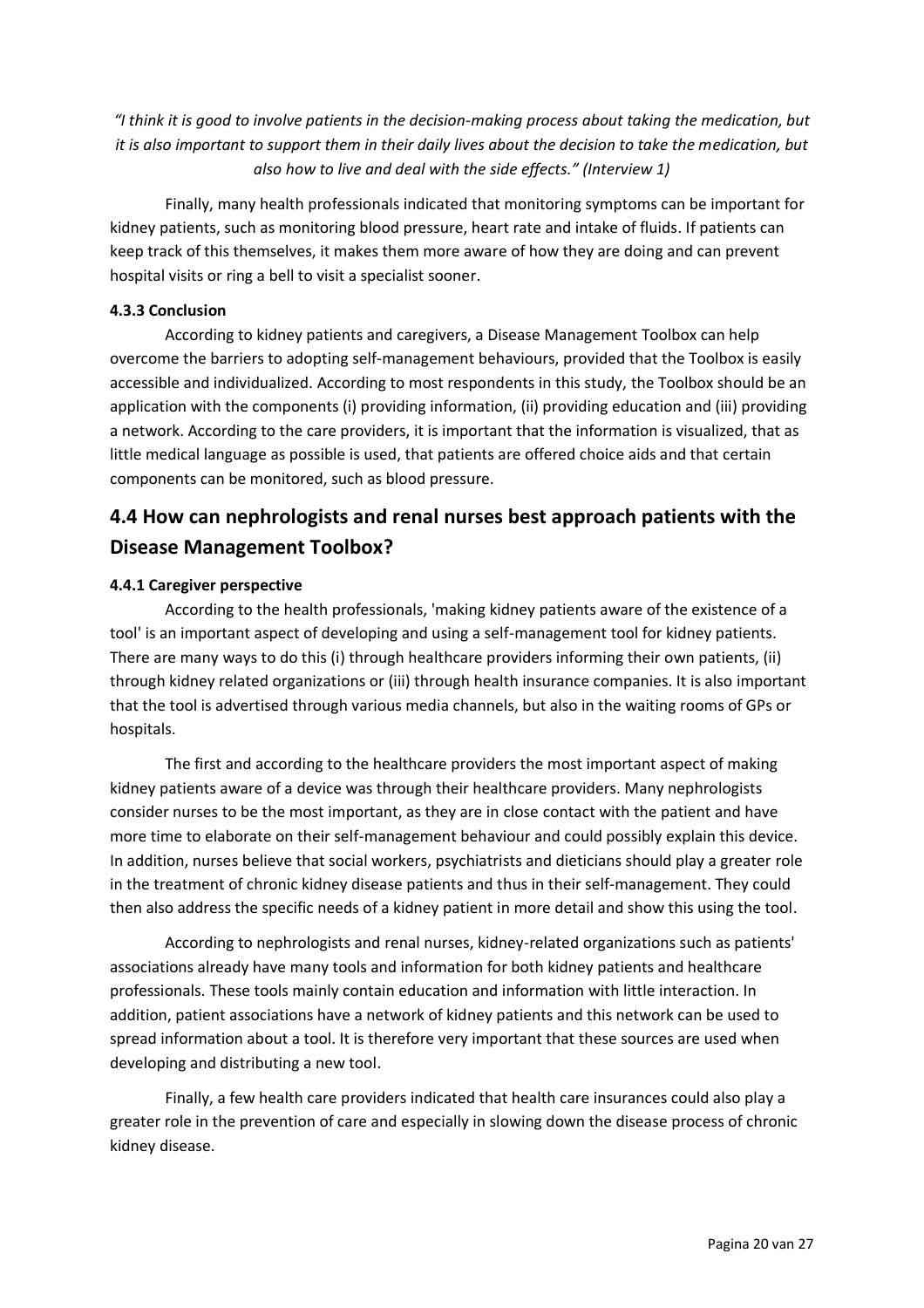According to these health care providers, health care insurances should have more of an objective: to ensure prevention and to limit health care costs. In addition, (almost) all citizens in the EU and therefore kidney patients are members of a health insurance company, which gives them a wide range to inform kidney patients about an aid.

## <span id="page-20-0"></span>**4.4.2 Conclusion**

According to healthcare professionals, the best way to approach kidney patients about the Disease Management Toolbox is through (i) nephrologists, kidney nurses and other healthcare professionals who deal with chronic kidney patients, (ii) kidney patient organizations that kidney patients are members of, and (iii) health insurance companies. Advertising the Toolbox through media or hospital waiting rooms is also important.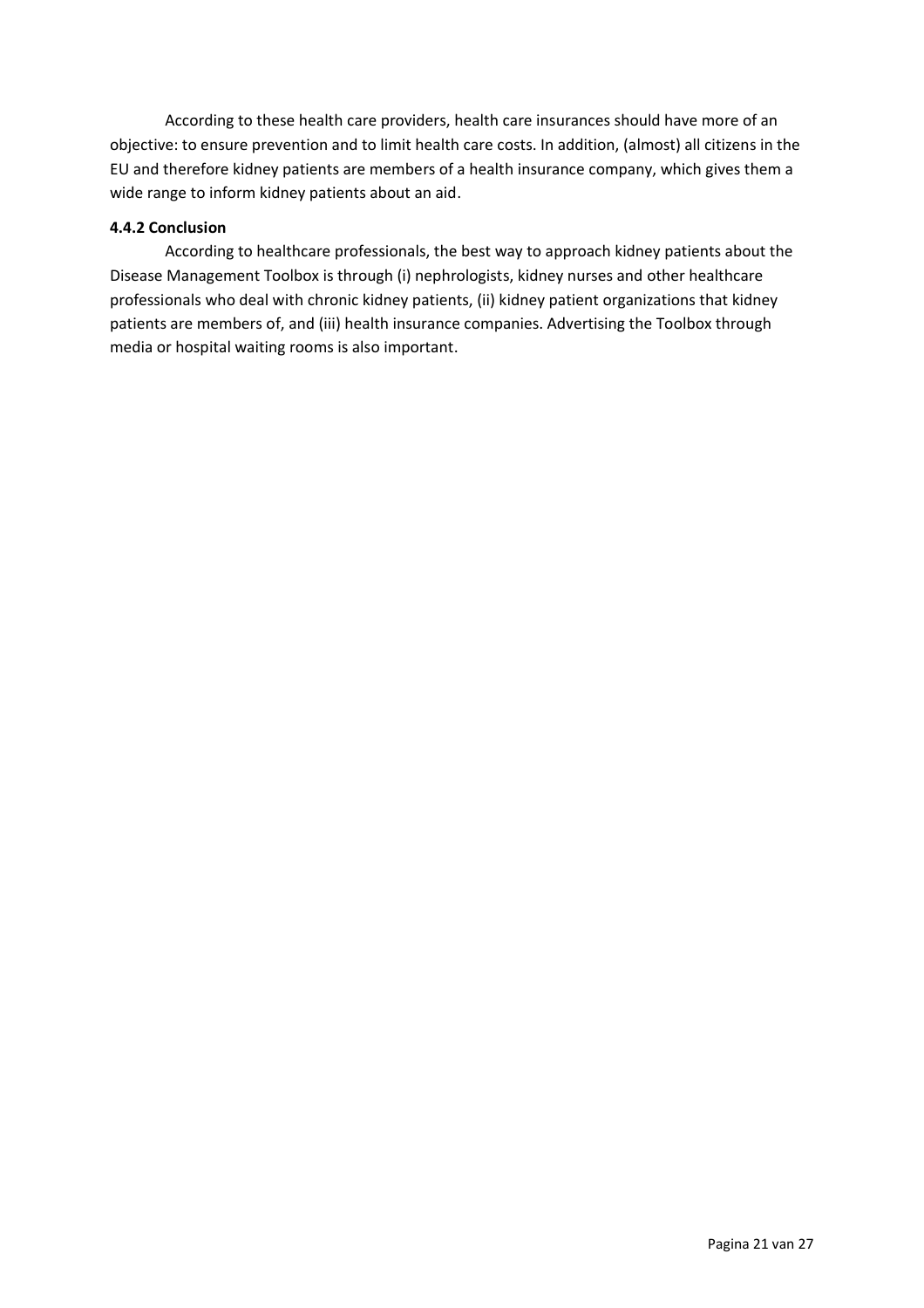# <span id="page-21-1"></span><span id="page-21-0"></span>**5. Discussion 5.1 Conclusion**

*"What do patients with chronic kidney disease from stage 3 or 4 need in order to better self-manage their disease, with help of a Disease Management Toolbox?"*

For patients with chronic kidney disease, it is important to display self-management behaviour in different areas such as physical activity, nutrition, medication and blood pressure. These self-management behaviours can improve quality of life and slow down the disease process. However, kidney disease patients experience many barriers to engaging in self-management behaviours, such as dialysis or transplantation, lack of counselling, maintaining self-management behaviours, the presence of discipline and the level of information. A Disease Management Toolbox can help with these barriers by providing clear information and offering a network of healthcare providers and kidney patients. It is important that this toolbox is accessible, individualized and easy to use for every type of patient.

There are already a number of resources in the literature about chronic kidney disease for patients. The Disease Management Toolbox will complement these by offering a personal tool that not only provides information, as with existing tools, but also provides a network to get in touch with care providers and other kidney patients. In addition, monitoring blood pressure, for example, would be a good addition so that patients themselves can get a better idea of how they are doing. Finally, it is also important that the Toolbox reaches kidney patients; healthcare providers, patient associations and health insurers will have to play a major role in this.

## <span id="page-21-2"></span>**5.2 Positive aspects**

For this research, kidney patients, nephrologists and kidney nurses were interviewed to find out what self-management behaviour of chronic kidney patients is and how a tool can help. A total of 23 interviews were conducted across the three types of people mentioned. This is a good number of interviews to get a starting insight into these topics, which is shown by the overlap in the answers given. In addition, it is positive that not only patients were interviewed, but also the healthcare professionals involved (nephrologists and kidney nurses) to create a more complete picture of selfmanagement and how it is currently being addressed. Respondents also came from a variety of countries of origin, namely Belgium, Cyprus, Denmark, Germany, Georgia, Ireland, Lithuania, the Netherlands, Russia, Slovenia, Spain and Turkey. This has ensured a more complete picture of selfmanagement across Europe.

# <span id="page-21-3"></span>**5.3 Limitations**

This research also has its limitations, such as the type of respondents and the domain. Also, the literature review can be extended by looking at more tool examples to get a broader picture of existing offerings (information and tools). Furthermore, only kidney patients who are in stage 5 of chronic kidney disease were interviewed. This means that the ideas of kidney patients in the other stages were not included in the study, which may distort the answers to the sub-questions. However, most patients do not find out they have chronic kidney disease until stage 4 or 5, which makes it difficult to include patients from earlier stages in this study. Furthermore, all respondents were Dutch or English speaking, which made it likely that most of the respondents were highly educated and therefore did not represent all kidney patients. Finally, the domain covered by this study is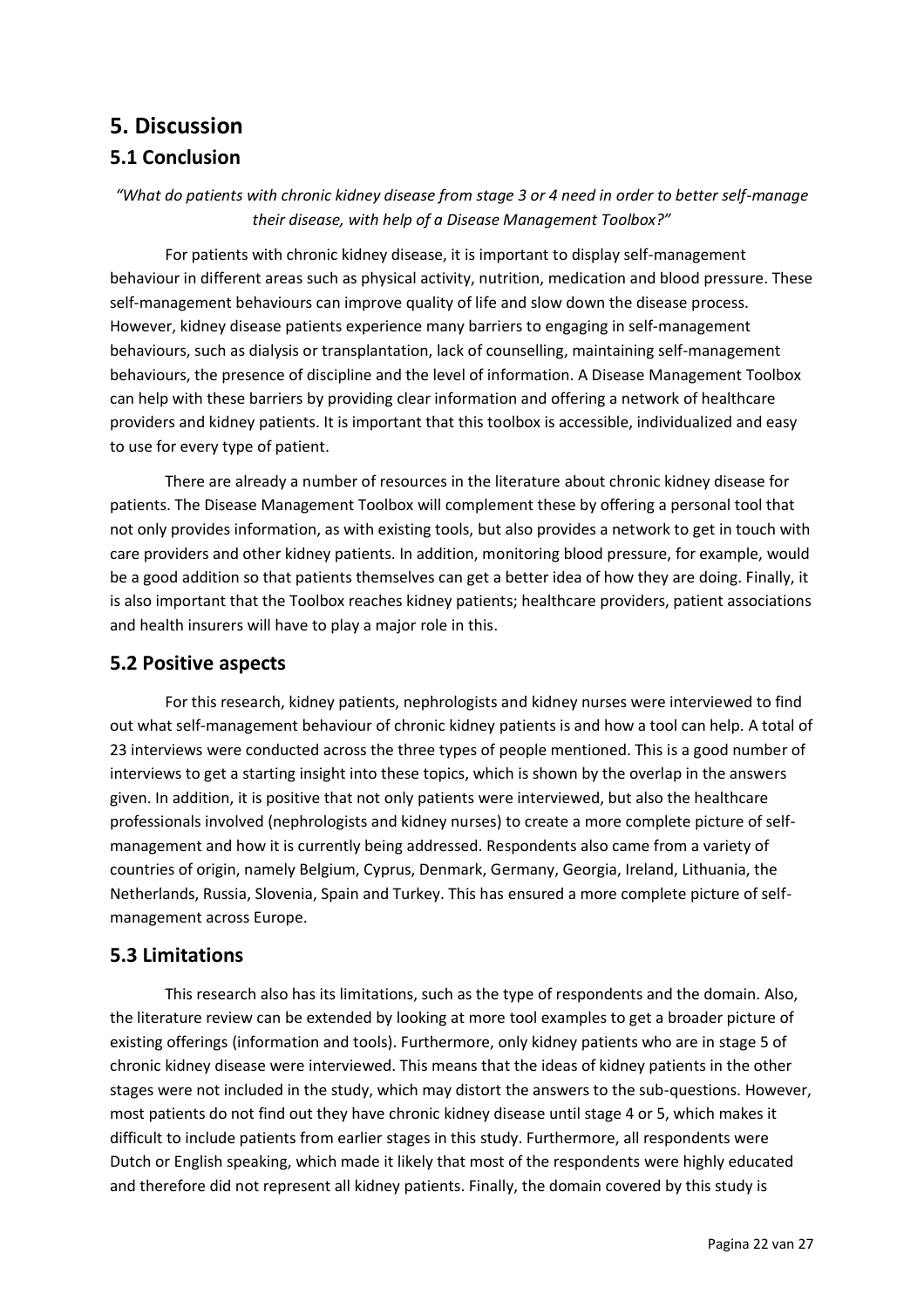(almost) the whole of Europe. Although interviews were conducted in 12 countries, not all countries of EKHA were represented.

# <span id="page-22-0"></span>**5.4 Recommendations**

This study is a first step towards developing a Disease Management Toolbox for chronic kidney disease patients. It has provided a first picture of what kidney patients, nephrologists and renal nurses think is important in terms of self-management and how a Disease Management Toolbox might help. For a more complete picture, EKHA could do follow-up research consisting of more respondents, respondents from different stages and respondents from more different countries. In addition, more literature research can be done on existing information tools and the advantages and disadvantages can be mapped out. It can be tested whether the information that should be in the toolbox, as shown in this research, would be sufficient to give a tool added value. The desired form (application) can then also be enquired about.

The preconditions of a Disease Management Toolbox according to this research are that the Toolbox must be accessible in its use and individualized to the needs of a patient. In addition, the tool should contain information on various chronic kidney disease related topics and it is important that there is a network of kidney disease patients and caregivers to contact. All these conditions will have to be taken into account by EKHA as recommendations for the design and content of a Disease Management Toolbox. Finally, it is important to test whether the Disease Management Toolbox has an effect on the quality of life and the disease process. This could include whether or not kidney patients show more therapy compliance behaviour.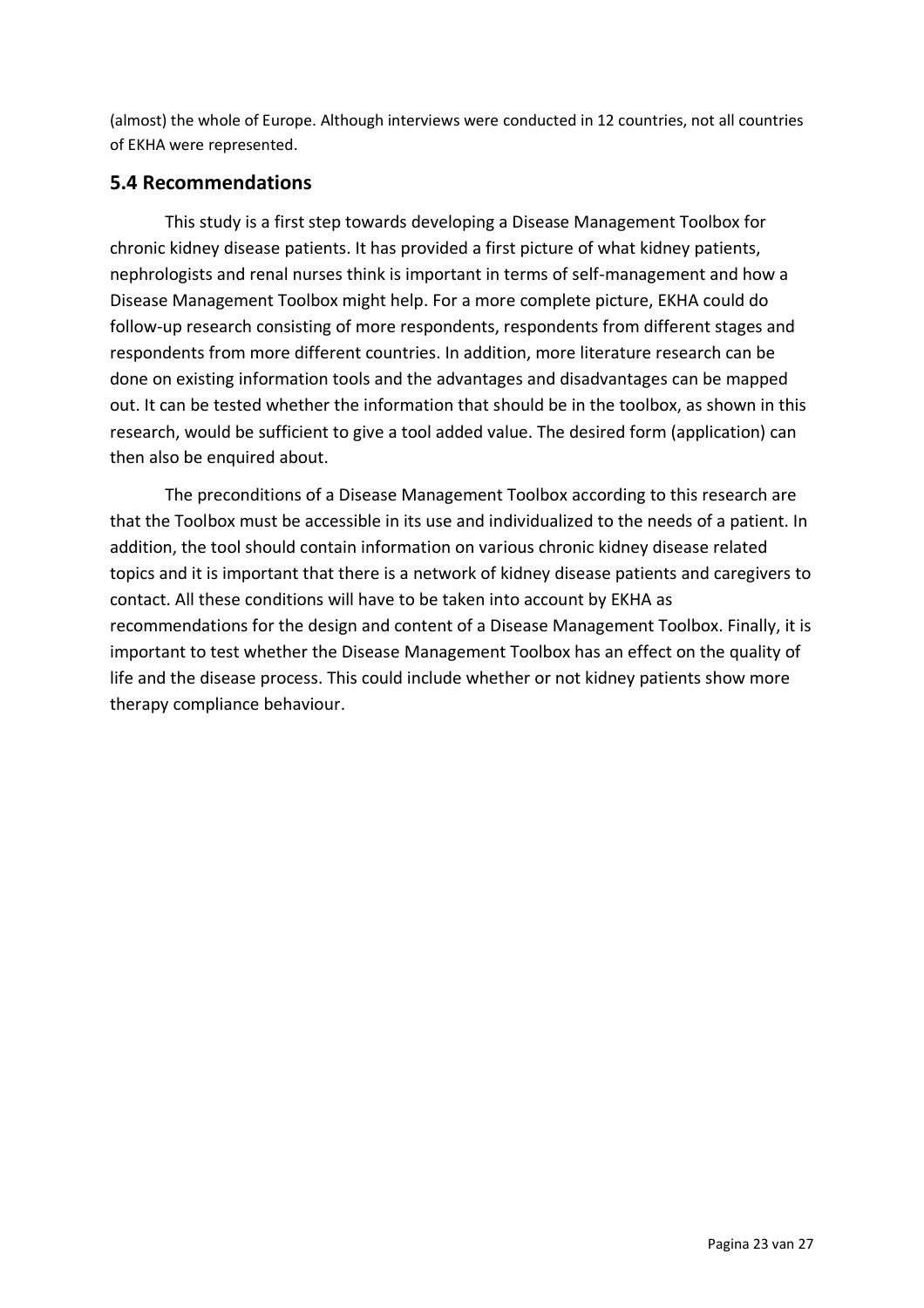# <span id="page-23-0"></span>**6. Appendices**

# <span id="page-23-1"></span>**6.1 Topic lists**

## <span id="page-23-2"></span>**6.1.1 Patients**

- Can you tell me about your CKD diagnose? (Stage of the disease)
- What does quality of life in relation to your disease mean to you?
- Are you familiar with the terminology disease management?
- What does disease management of CKD mean for you?
- What is the biggest challenge in managing your disease?
- Do you experience any barriers concerning disease management of CKD?
- Would you like any kind of help, by means of some tools, to better your selfmanagement/disease management?
- What kind of tool would you like, to help you with your disease management?
- What should the tool look like?
- What should be the main categories of the tool?
- Do you think a tool like this can help in improving quality of life?
	- o If yes: why
	- o If no: why
- Would you use the tool if it helped with slowing down your disease process?
- What will be the best way to inform you about this toolbox.
- Which caregivers should and could contribute to disease management of CKD patients? In what way?

## <span id="page-23-3"></span>**6.1.2 Nephrologists/Renal nurses**

- What does disease management of CKD patients mean to you?
- What are the differences between self-management of the disease in the various stages of CKD?
- How do your patients manage their CKD?
- What is the biggest challenge in managing CKD?
- How do you help your patients with their CKD disease management?
- Do you experience any barriers concerning disease management of CKD patients?
- Which caregivers should and could contribute to disease management of CKD patients? In what way?
- Would you like any kind of help, by means of some tools, to better the disease management of CKD patients? And for patients in which state of the disease?
- What kind of tool would you like, to help with the disease management?
- What should the tool look like?
- What should be the main categories of the tool?
- Will the tool help better the quality of life of CKD patients?
	- If yes: why?
	- If no: why?
- Will the tool slow down the disease process of CKD patients?
	- If yes: why?
	- If no: why?
- What will be the best way to inform CKD patients about this toolbox?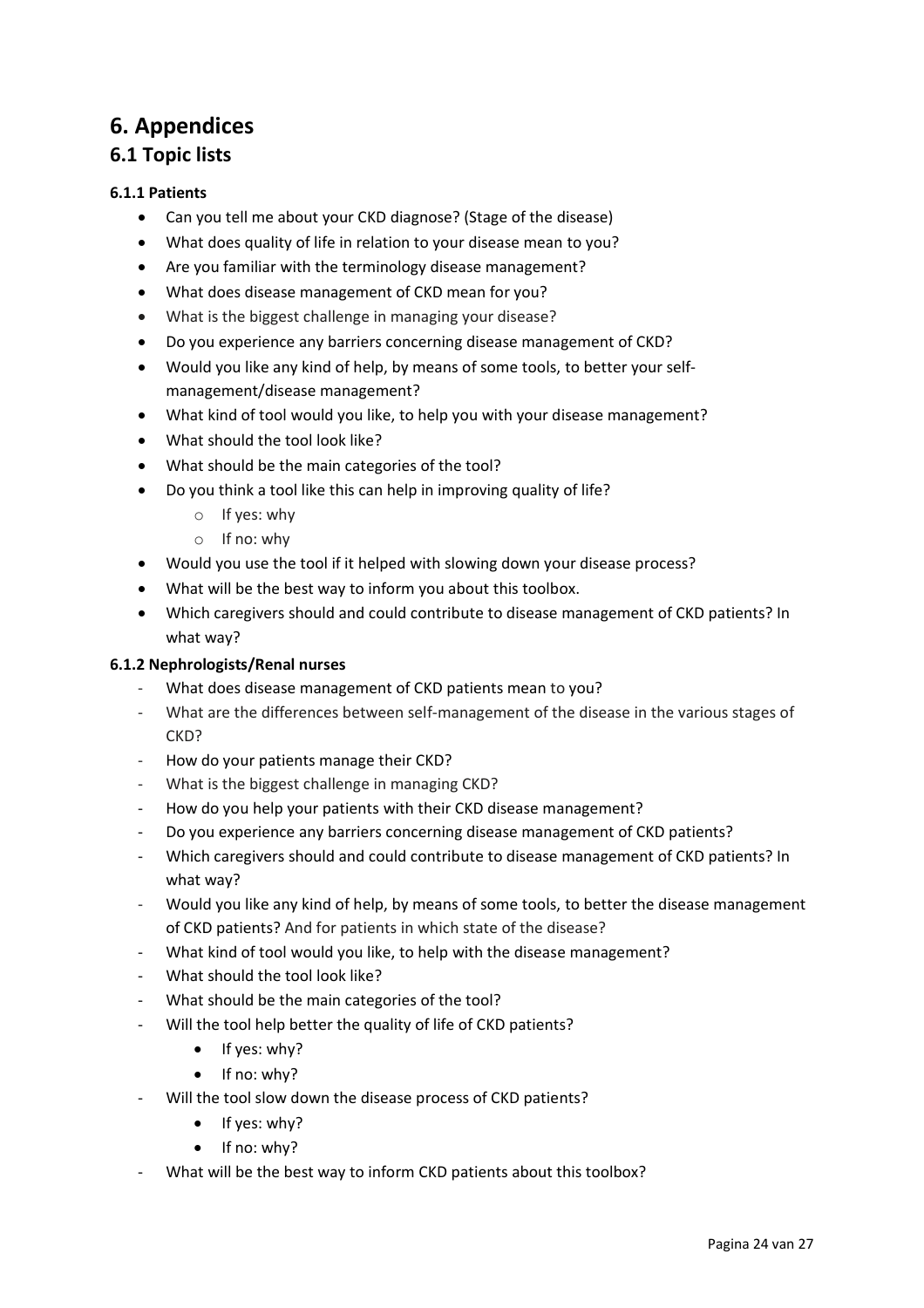# <span id="page-24-0"></span>**7. Resources**

- Bikbov, B., Purcell, C. A., Levey, A. S., Smith, M., Abdoli, A., Abebe, M., Adebayo, O. M., Afarideh, M., Agarwal, S. K., Agudelo-Botero, M., Ahmadian, E., Al-Aly, Z., Alipour, V., Almasi-Hashiani, A., Al-Raddadi, R. M., Alvis-Guzman, N., Amini, S., Andrei, T., Andrei, C. L., . . . Vos, T. (2020). Global, regional, and national burden of chronic kidney disease, 1990–2017: a systematic analysis for the Global Burden of Disease Study 2017. *The Lancet*, *395*(10225), 709–733. [https://doi.org/10.1016/s0140-6736\(20\)30045-3](https://doi.org/10.1016/s0140-6736(20)30045-3)
- Chen, S. H., Tsai, Y. F., Sun, C. Y., Wu, I. W., Lee, C. C., & Wu, M. S. (2011). The impact of selfmanagement support on the progression of chronic kidney disease--a prospective randomized controlled trial. *Nephrology Dialysis Transplantation*, *26*(11), 3560–3566. <https://doi.org/10.1093/ndt/gfr047>
- Da Silva-Gane, M., Wellsted, D., Greenshields, H., Norton, S., Chandna, S. M., & Farrington, K. (2012). Quality of Life and Survival in Patients with Advanced Kidney Failure Managed Conservatively or by Dialysis. *Clinical Journal of the American Society of Nephrology*, *7*(12), 2002– 2009.<https://doi.org/10.2215/cjn.01130112>
- Daugirdas, J. T. (2011). *Handbook of Chronic Kidney Disease Management* (1st ed.) [E-book]. WOLTER.
- EDTNA/ERCA. (z.d.). *EDTNA/ERCA Patient Information Patient Education Material*. EDTNAERCA. Assessed 22 January 2022, from <https://www.edtnaerca.org/education/patient-education>
- EKHA. (2016, 10 February). About us. EKHA European Kidney Health Alliance. <http://ekha.eu/about-us/>
- Ellrodt, G. (1997). Evidence-Based Disease Management. JAMA: The Journal of the American Medical Association, 278(20).<https://doi.org/10.1001/jama.1997.03550200063033>
- ERA. (2021, 27 October). *Materials*. Strong Kidneys. Assessed 23 December 2021, from <https://www.era-online.org/en/strongkidneys/materials/>
- European Commission. (2001). *Guidance for Applicants Informed Consent*. [https://ec.europa.eu/research/participants/data/ref/fp7/89807/informed-consent\\_en.pdf](https://ec.europa.eu/research/participants/data/ref/fp7/89807/informed-consent_en.pdf)
- Fouque, D., & Aparicio, M. (2007). Eleven reasons to control the protein intake of patients with chronic kidney disease. *Nature Clinical Practice Nephrology*, *3*(7), 383–392. <https://doi.org/10.1038/ncpneph0524>
- Hendriksen, M. A. H., Over, E. A. B., Navis, G., Joles, J. A., Hoorn, E. J., Gansevoort, R. T., & Boshuizen, H. C. (2018). Limited salt consumption reduces the incidence of chronic kidney disease: a modeling study. Journal of Public Health, 40(3). <https://doi.org/10.1093/pubmed/fdx178>
- Lee, M. C., Wu, S. F. V., Hsieh, N. C., & Tsai, J. M. (2016). Self-Management Programs on eGFR, Depression, and Quality of Life among Patients with Chronic Kidney Disease: A Meta-Analysis. *Asian Nursing Research*, *10*(4), 255–262[. https://doi.org/10.1016/j.anr.2016.04.002](https://doi.org/10.1016/j.anr.2016.04.002)
- *Leven met chronische nierziekte | Baxter Nierzorg*. (z.d.). Baxter. Assessed 5 January 2022, from <https://mykidneyjourney.baxter.nl/nl>
- Lin, C. C., Tsai, F. M., Lin, H. S., Hwang, S. J., & Chen, H. C. (2013). Effects of a self-management program on patients with early-stage chronic kidney disease: A pilot study. *Applied Nursing Research*, *26*(3), 151–156.<https://doi.org/10.1016/j.apnr.2013.01.002>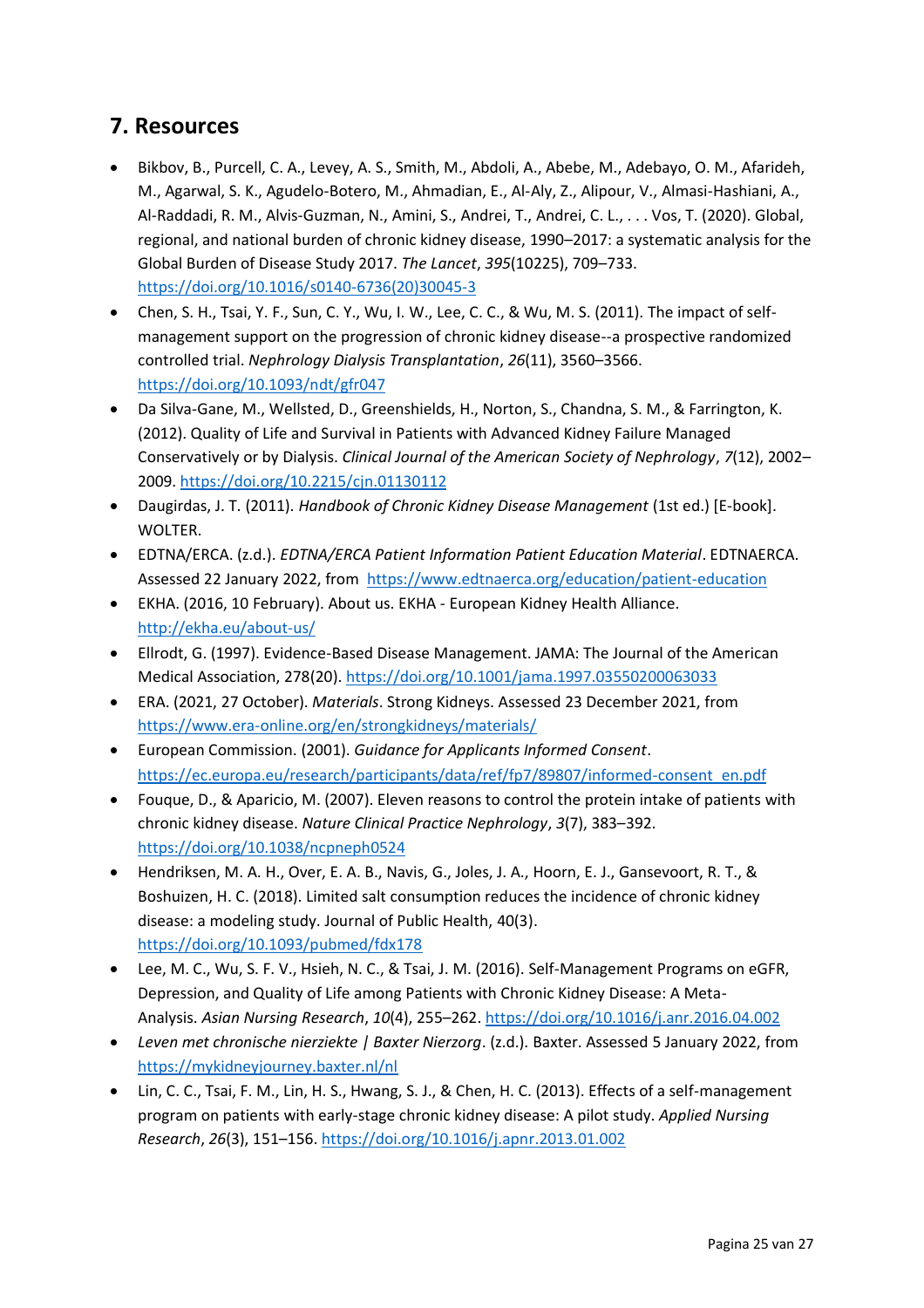- Lorig, K. R., & Holman, H. R. (2003). Self-management education: History, definition, outcomes, and mechanisms. Annals of Behavioral Medicine, 26(1), 1–7. [https://doi.org/10.1207/s15324796abm2601\\_01](https://doi.org/10.1207/s15324796abm2601_01)
- Mayo Clinic Staff. (2019, 17 August). *End-stage renal disease - Diagnosis and treatment - Mayo Clinic*. Mayo Clinic[. https://www.mayoclinic.org/diseases-conditions/end-stage-renal](https://www.mayoclinic.org/diseases-conditions/end-stage-renal-disease/diagnosis-treatment/drc-20354538)[disease/diagnosis-treatment/drc-20354538](https://www.mayoclinic.org/diseases-conditions/end-stage-renal-disease/diagnosis-treatment/drc-20354538)
- McGowan, P. T. (2012). Self-Management Education and Support in Chronic Disease Management. *Primary Care: Clinics in Office Practice*, *39*(2), 307–325. <https://doi.org/10.1016/j.pop.2012.03.005>
- McMahon, E., Campbell, K., Bauer, J., & Mudge, D. (2012). Altered dietary salt intake for chronic kidney disease. *Cochrane Database of Systematic Reviews*. Published. <https://doi.org/10.1002/14651858.cd010070>
- Narva, A. S., Norton, J. M., & Boulware, L. E. (2015). Educating Patients about CKD: The Path to Self-Management and Patient-Centered Care. *Clinical Journal of the American Society of Nephrology*, *11*(4), 694–703[. https://doi.org/10.2215/cjn.07680715](https://doi.org/10.2215/cjn.07680715)
- National Institute of Diabetes and Digestive and Kidney Disease. (2021, 15 December). *High Blood Pressure & Kidney Disease*. Assessed 15 December 2021, from <https://www.niddk.nih.gov/health-information/kidney-disease/high-blood-pressure>
- National Kidney Foundation. (2021, 25 February). Facts About Chronic Kidney Disease. <https://www.kidney.org/atoz/content/about-chronic-kidney-disease#causes>
- Nierstichting. (z.d.-a). *Dialyse*. Assessed 5 October 2021, from [https://nierstichting.nl/leven-met](https://nierstichting.nl/leven-met-een-nierziekte/dialyse/)[een-nierziekte/dialyse/](https://nierstichting.nl/leven-met-een-nierziekte/dialyse/)
- Nierstichting. (z.d.-b). Feiten en cijfers. Assessed 19 September 2021, from <https://nierstichting.nl/over-nieren/hoe-werken-je-nieren/feiten-en-cijfers/>
- Nierstichting. (2018a, 17 January). Effect zout op nierschade. <https://nierstichting.nl/pers/2018/01/effect-zout-op-nierschade/>
- Nierstichting. (2018b, May 25). *Medicijnen bij chronische nierschade | Nieren.nl*. Nieren.nl. Assessed 2 January 2022, from [https://www.nieren.nl/bibliotheek/103-welke-medicijnen-krijgt](https://www.nieren.nl/bibliotheek/103-welke-medicijnen-krijgt-u-bij-chronische-nierschade/295-medicijnen-bij-chronische-nierschade)[u-bij-chronische-nierschade/295-medicijnen-bij-chronische-nierschade](https://www.nieren.nl/bibliotheek/103-welke-medicijnen-krijgt-u-bij-chronische-nierschade/295-medicijnen-bij-chronische-nierschade)
- Nierstichting. (2019, February). *Als uw nieren niet goed meer werken.*  [https://nierstichting.nl/media/filer\\_public/56/09/56096892-592a-4ee6-bd1c-](https://nierstichting.nl/media/filer_public/56/09/56096892-592a-4ee6-bd1c-134a6dd1a4bb/folder_als_uw_nieren_niet_goed_meer_werken.pdf)[134a6dd1a4bb/folder\\_als\\_uw\\_nieren\\_niet\\_goed\\_meer\\_werken.pdf](https://nierstichting.nl/media/filer_public/56/09/56096892-592a-4ee6-bd1c-134a6dd1a4bb/folder_als_uw_nieren_niet_goed_meer_werken.pdf)
- Nivel. (2019). Vroege opsporing chronische nierschade. [https://www.nivel.nl/sites/default/files/bestanden/Vroege\\_opsporing\\_chronische\\_nierschade.p](https://www.nivel.nl/sites/default/files/bestanden/Vroege_opsporing_chronische_nierschade.pdf) [df](https://www.nivel.nl/sites/default/files/bestanden/Vroege_opsporing_chronische_nierschade.pdf)
- Ong, S. W., Jassal, S. V., Porter, E., Logan, A. G., & Miller, J. A. (2013). Using an Electronic Self-Management Tool to Support Patients with Chronic Kidney Disease (CKD): A CKD Clinic Self-Care Model. *Seminars in Dialysis*, *26*(2), 195–202.<https://doi.org/10.1111/sdi.12054>
- Pei, K., Gui, T., Li, C., Zhang, Q., Feng, H., Li, Y., Wu, J., & Gai, Z. (2020). Recent Progress on Lipid Intake and Chronic Kidney Disease. *BioMed Research International*, *2020*, 1–11. <https://doi.org/10.1155/2020/3680397>
- Rastogi, A., Linden, A., & Nissenson, A. R. (2008). Disease Management in Chronic Kidney Disease. Advances in Chronic Kidney Disease, 15(1), 19–28. <https://doi.org/10.1053/j.ackd.2007.10.011>